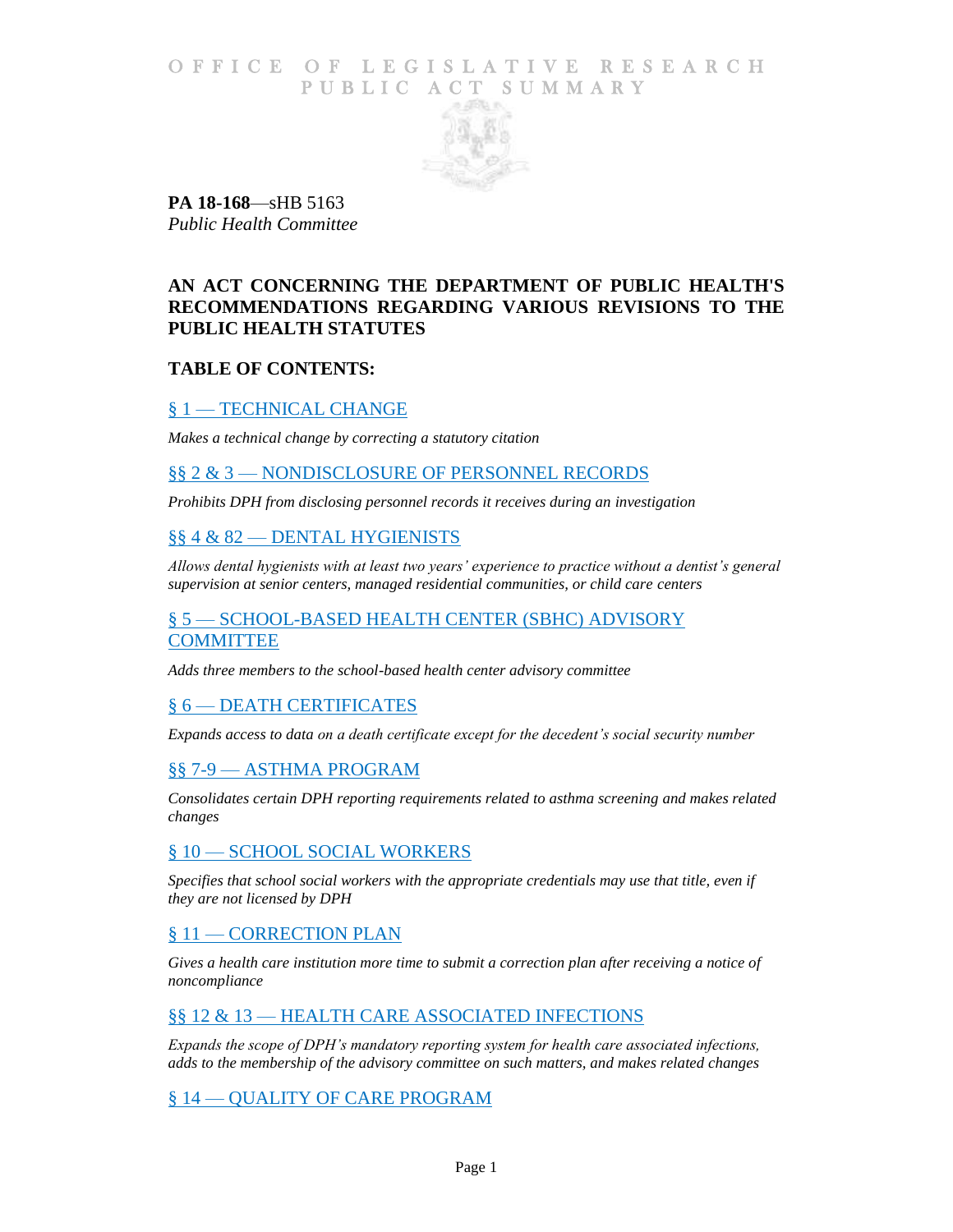*Eliminates the requirement for the DPH commissioner to annually report on the department's quality of care program*

# § 15 — [DONATED PROPERTY](#page-8-1)

*Eliminates a requirement that DPH report on certain matters related to donated property*

# § 16 — [NURSING HOME AND RESIDENTIAL CARE HOME](#page-8-2)  [INFORMATION](#page-8-2)

*Eliminates a requirement for DPH to annually publish a report on nursing homes and residential care homes and instead requires the department to post certain related information online*

## § 17 — [EMERGENCY MEDICAL SERVICES \(EMS\) DATA](#page-8-3)

*Requires the DPH commissioner to adopt specified national standards for trauma data collection and provides that an existing reporting requirement applies annually starting by December 31, 2018*

# § 18 — [DENTIST LICENSURE BY ENDORSEMENT](#page-9-0)

*Allows DPH to issue a dentist license without examination to a dentist licensed in another state who has worked as such for the past five years, even if the other state does not require a practical examination for licensure*

## § 19 — [LEAD TRAINING PROVIDERS AND ASBESTOS TRAINING](#page-9-1)  [PROVIDERS](#page-9-1)

*Specifies that lead training providers and asbestos training providers must apply to renew their certificates during the anniversary month of their initial certification*

## §§ 20-23 — [MODEL FOOD CODE](#page-9-2)

*Exempts certain residential care homes from the food code's requirements and modifies the definition of a class 1 food establishment to, among other things, prohibit such an establishment from selling commercially prepackaged food that is not time or temperature controlled*

## §§ 24-29 — [TECHNICAL CHANGES TO](#page-10-0) TERMINOLOGY

*Replaces statutory references to "venereal disease" with references to "sexually transmitted disease"*

## §§ 30-33 — [FUNERAL HOME LICENSES AND INSPECTIONS](#page-10-1)

*Updates terminology related to funeral home licensure and decreases the required frequency of DPH inspections of funeral homes*

## §§ 34-39 — [ADVANCED PRACTICE REGISTERED NURSES \(APRNS\) AND](#page-10-2)  [ADVANCE DIRECTIVES](#page-10-2)

*Adds APRNs into the laws on living wills and other advance directives*

#### § 40 — [INSTITUTIONAL LICENSING APPLICATIONS](#page-11-0)

*Prohibits DPH from requiring that a health care institution licensure application be notarized*

## § 41 — [CONFORMING CHANGE](#page-11-1)

*Makes a conforming change*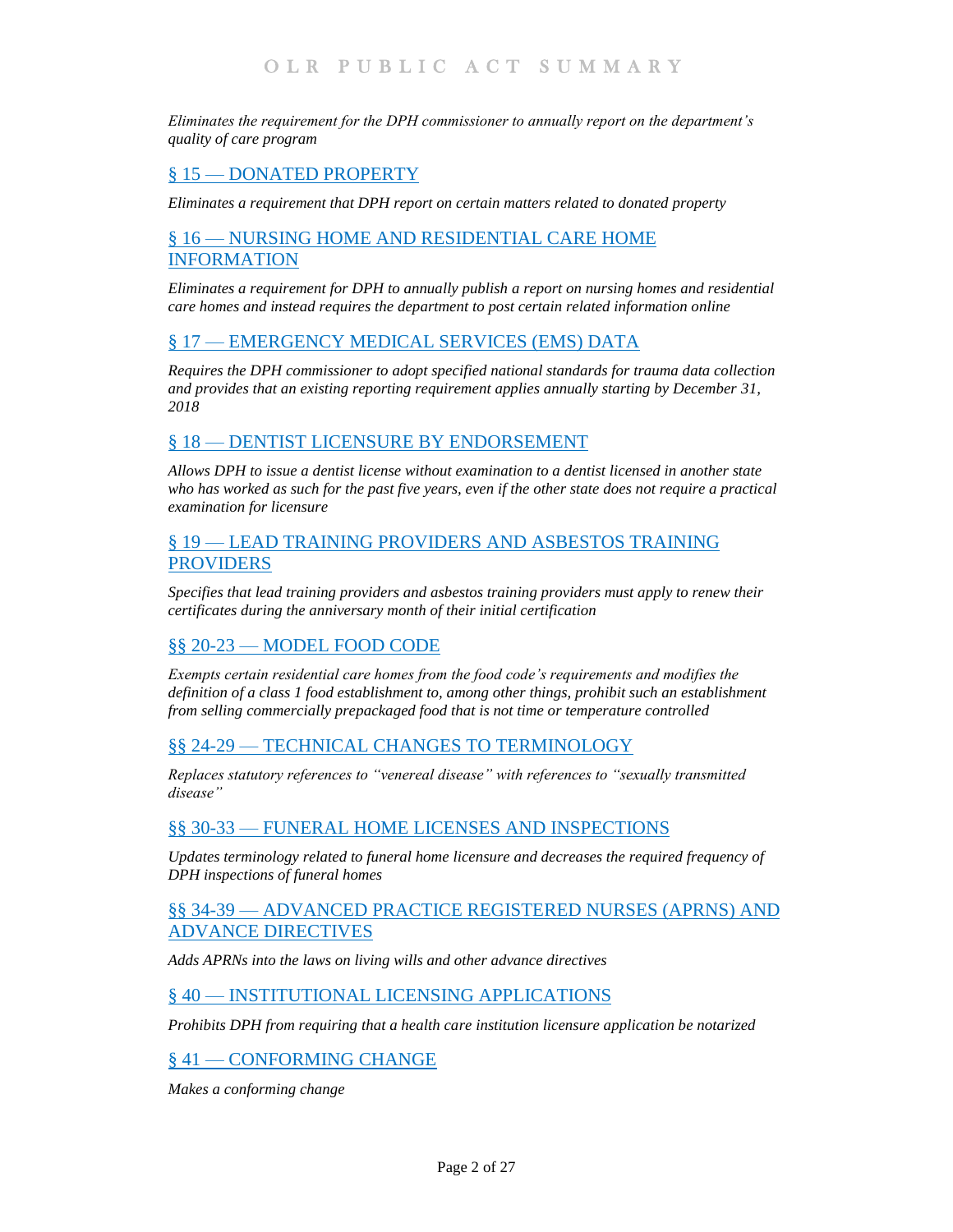# §§ 42-45 — [MARRIAGE AND FAMILY THERAPIST, PROFESSIONAL](#page-11-2)  [COUNSELOR, AND PSYCHOLOGY STUDENTS](#page-11-2)

*Modifies the length of time during which marriage and family therapist, professional counselor, and psychology students may practice without a license in order to complete the supervised work experience required for licensure*

## §§ 46-49 — [MODEL FOOD CODE](#page-12-0)

*Extends until January 1, 2019, the date by which DPH must adopt and administer the FDA Model Food Code as the state's food code for regulating food establishments; requires food establishments to designate an alternate person to be in charge when their certified food protection manager is absent*

# § 50 — [OFFICE OF ORAL PUBLIC HEALTH](#page-12-1)

*Expands eligibility criteria to qualify as DPH's Office of Oral Public Health director*

## § 51 — [LONG-TERM CARE FACILITY BACKGROUND SEARCH](#page-13-0)  [PROGRAM](#page-13-0)

*Exempts records and information from DPH's long-term care facility background search program from disclosure under the Freedom of Information Act; exempts from the program's requirements certain intermediate care facilities for individuals with intellectual disabilities*

## § 52 — [DDS FACILITY BACKGROUND SEARCH PROGRAM](#page-13-1)

*Subjects DDS job applicants who will provide direct care services to fingerprint and national criminal background checks, in addition to state background checks; permits DDS to require state criminal background checks for DDS-licensed or –funded private providers; allows DDS and private providers to conditionally employ applicants while waiting for required background check results*

# § 53 — [NUCLEAR MEDICINE TECHNOLOGISTS](#page-14-0)

*Modifies the certification examination requirements for nuclear medicine technologists to operate certain CT or MRI equipment*

# § 54 — [PHYSICIAN ASSISTANT \(PA\) ORDERS](#page-14-1)

*Specifies that a PA lacks the authority to order an APRN to administer a controlled substance*

# § 55 — [ALCOHOL AND DRUG COUNSELORS](#page-14-2)

*Modifies the definition of "alcohol and drug counseling" to distinguish between licensed and certified counselors; makes other minor and technical changes to licensure requirements*

# § 56 — [TOBACCO AND HEALTH TRUST FUND BOARD](#page-15-0)

*Requires the Tobacco and Health Trust Fund Board to report to the legislature only following a fiscal year when it receives a deposit from the Tobacco Settlement Fund, instead of annually; eliminates the requirement that the board meet at least biannually*

## § 57 — [ACKNOWLEDGMENTS OF PATERNITY](#page-15-1)

*Allows the guardian of a person who is the subject of an acknowledgment of paternity to obtain a certified copy of the form*

## §§ 58-60 — [MUNICIPAL AND DISTRICT HEALTH DEPARTMENTS](#page-15-2)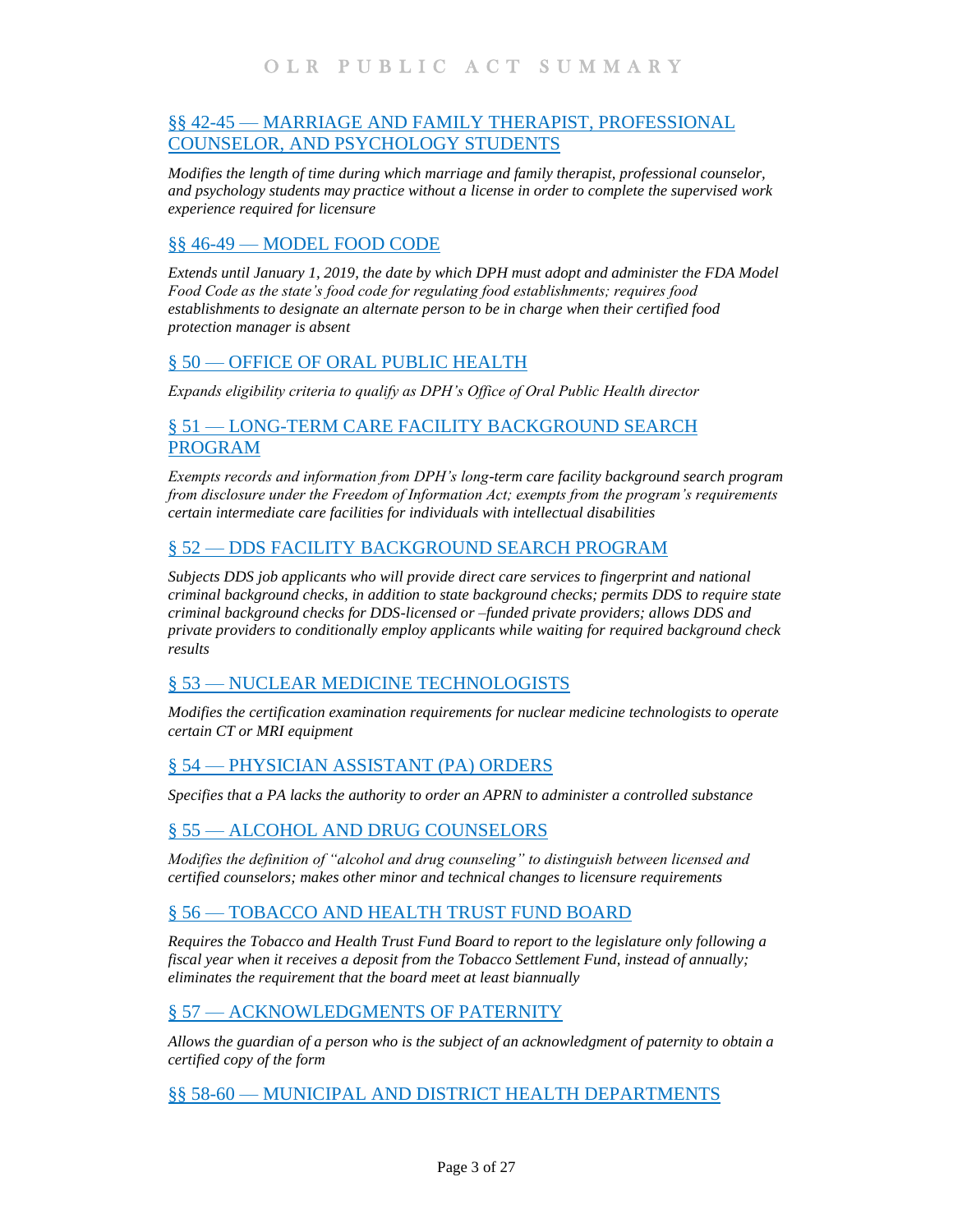*Expressly permits a health district to join an existing health district; makes technical changes to statutes on municipal and district health departments*

# §§ 61 & 62 — [PUBLIC WATER SYSTEMS](#page-16-0)

*Requires small community water systems to submit to DPH a fiscal and asset management plan for all their capital assets; requires the DPH commissioner to publish a schedule of civil penalties imposed against water companies, instead of adopting them in regulations; and establishes related notification and public hearing requirements*

## §§ 63-66 — [MASSAGE THERAPISTS](#page-18-0)

*Starting October 1, 2019, modifies the education and training requirements for massage therapist licensure; establishes minimum professional liability insurance requirements; and generally allows out-of-state massage therapists to provide voluntary services at the invitation of the emergency division of the American Massage Therapy Association Connecticut Chapter's Community Service Massage Team*

# § 67 - [DOCTORS OF PHYSICAL THERAPY](#page-19-0)

*Prohibits anyone without the proper credentials from referring to himself or herself as a "Doctor of Physical Therapy" or "D.P.T."*

# § 68 — [AMNIOTIC FLUID EMBOLISM](#page-19-1)

*Requires DPH, by January 1, 2019, to develop and post on its website educational materials for health care professionals on the signs and symptoms of amniotic fluid embolism and distribute them to specified health care entities by July 1, 2019*

## [§§ 69-71 —ANKLE SURGERY BY PODIATRISTS](#page-20-0)

*Changes the process and qualifications for licensed podiatrists seeking to engage in independent ankle surgery and qualifications to engage in supervised ankle surgery and makes related changes*

## § 72 — [CONNECTICUT AIDS DRUG ASSISTANCE PROGRAM](#page-21-0) AND [CONNECTICUT INSURANCE PREMIUM ASSISTANCE](#page-21-0) PROGRAM

*Permits DPH to administer the Connecticut Aids Drug Assistance Program and Connecticut Insurance Premium Assistance Program; requires all program rebates and refunds to be paid to DPH; and permits DPH to implement policies and procedures to administer the programs while adopting them in regulations*

# § 73 — [NURSING HOME REPORTABLE EVENTS](#page-22-0)

*Requires DPH, by January 1, 2019, to develop a system for nursing homes to electronically report "reportable events" to the department, after which nursing homes must report such events using the electronic system*

# § 74 — [ART THERAPISTS](#page-22-1)

*Increases the minimum education requirement for art therapists by requiring them to obtain a graduate degree, instead of a bachelor's degree, in art therapy or a related field*

# §§ 75-78 — [RESPIRATORY CARE THERAPISTS](#page-22-2)

*Expands and updates the scope of practice of respiratory therapists; makes minor changes to update licensure requirements; and increases annual continuing education requirements from six to 10 hours*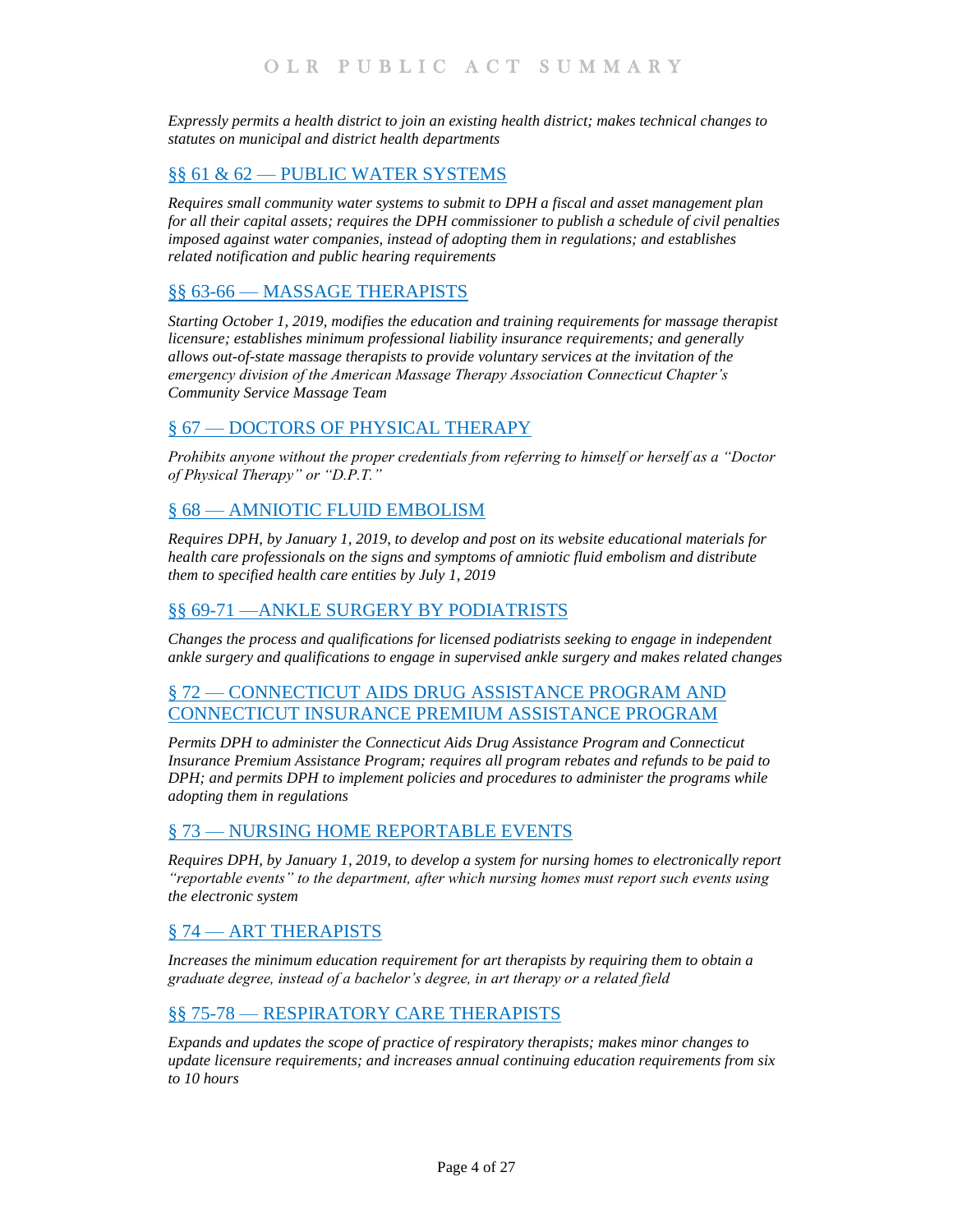## § 79 — [SUPERVISION OF PHYSICIAN ASSISTANTS](#page-24-0)

*Removes the cap on the number of PAs that a physician may supervise*

## §§ 80 & 81 — [PUBLIC SCHOOL STUDENT ORAL HEALTH](#page-24-1)  [ASSESSMENTS](#page-24-1)

*Requires local and regional boards of education to request that students have an oral health assessment prior to public school enrollment and in specified grades, and establishes related requirements on, among other things, parental notification and consent and assessment forms*

## §§ 83 & 84 — [DENTAL ASSISTANTS AND FLUORIDE VARNISH](#page-26-0)

*Allows dental assistants to provide fluoride varnish treatments, if the dentist directly supervises the assistant in providing the treatment*

## § 85 — [REPEALER](#page-26-1)

*Repeals certain outdated or obsolete statutes*

**SUMMARY:** This act makes various substantive, minor, and technical changes in Department of Public Health (DPH)-related statutes and programs. EFFECTIVE DATE: October 1, 2018, except as otherwise noted below.

# <span id="page-4-0"></span>§ 1 — TECHNICAL CHANGE

*Makes a technical change by correcting a statutory citation*

The act makes a technical correction in a statutory citation in the tumor registry statute.

## <span id="page-4-1"></span>§§ 2 & 3 — NONDISCLOSURE OF PERSONNEL RECORDS

#### *Prohibits DPH from disclosing personnel records it receives during an investigation*

The act prohibits DPH, unless required by federal law, from disclosing personnel records it receives during an investigation of a person DPH licenses, certifies, or regulates. It provides that such records are not subject to disclosure under the Freedom of Information Act (FOIA). These provisions already apply to patient medical records DPH receives during an investigation or disciplinary proceeding of such a person.

## <span id="page-4-2"></span>§§ 4 & 82 — DENTAL HYGIENISTS

*Allows dental hygienists with at least two years' experience to practice without a dentist's general supervision at senior centers, managed residential communities, or child care centers*

The act permits dental hygienists with two years of experience to practice without a dentist's general supervision at senior centers, managed residential communities, or licensed child care centers. Hygienists with two years of experience can already practice without such supervision at DPH-licensed health care institutions; community health centers; group homes; schools; preschools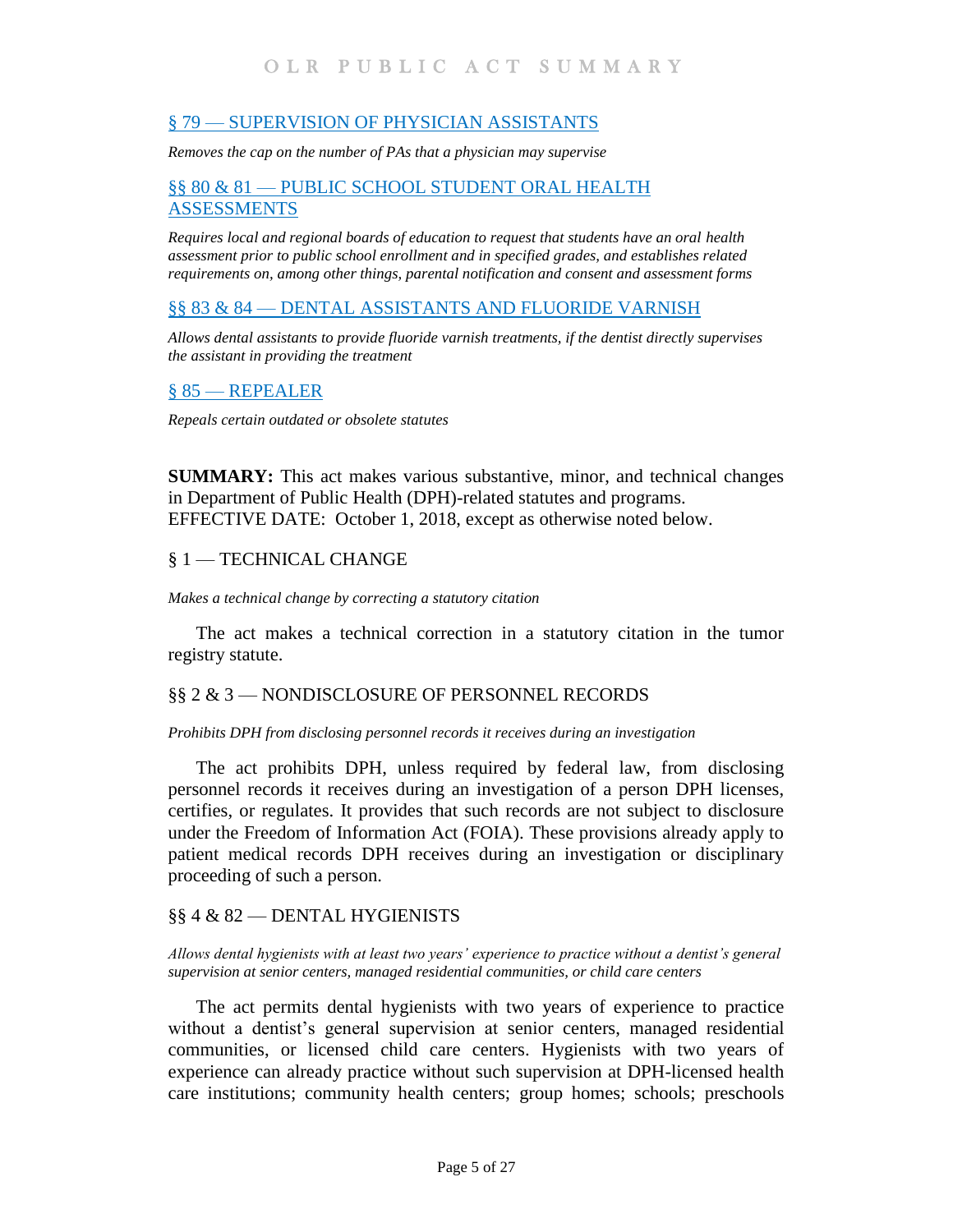operated by local or regional school boards; Head Start programs; and programs offered or sponsored by the Women, Infants, and Children (WIC) program (collectively, "public health facilities").

As is already the case for such practice at other public health facilities, the act requires hygienists practicing at senior centers, managed residential communities, or licensed child care centers to refer to a dentist any patients with needs outside of the hygienist's scope of practice (CGS § 20-126*l*(f)).

Under existing law, a dental hygienist may substitute eight hours of volunteer practice at a public health facility for one hour of continuing education, up to a maximum of five hours in a two-year period (CGS § 20-126*l*(g)). This applies under the act to volunteer practice at senior centers, managed residential communities, or child care centers.

Under existing law and the act, managed residential communities are facilities consisting of private residential units that provide a managed group living environment for persons who are primarily 55 years old or older (e.g., assisted living facilities). The term does not include state-funded congregate housing facilities.

EFFECTIVE DATE: October 1, 2018, except the provision on child care centers is effective July 1, 2018.

# <span id="page-5-0"></span>§ 5 — SCHOOL-BASED HEALTH CENTER (SBHC) ADVISORY **COMMITTEE**

#### *Adds three members to the school-based health center advisory committee*

The act adds three members to the SBHC Advisory Committee, increasing its membership to 20.

The act adds to the committee the Department of Children and Families commissioner or her designee. It also adds two members, appointed by the DPH commissioner, from municipalities that operate SBHCs — one from a municipality with a population of at least 50,000 but under 100,000, and the other from a municipality with a population of at least 100,000. Under existing law, the commissioner also appoints a third member who represents an SBHC sponsored by a local health department.

By law, the committee advises the DPH commissioner on minimum service standards and other matters concerning SBHCs and expanded school health sites.

## <span id="page-5-1"></span>§ 6 — DEATH CERTIFICATES

#### *Expands access to data on a death certificate except for the decedent's social security number*

The act allows any adult to access all data listed on a death certificate, however it continues to restrict access to the social security number by only providing it to certain parties, as under prior law. Under the act, for deaths occurring on or after July 1, 1997, the administrative purposes section of a death certificate includes only the decedent's social security number, and only the following parties can access the full death certificate with that section:

1. the parties listed on the certificate (e.g., the funeral director, physician, and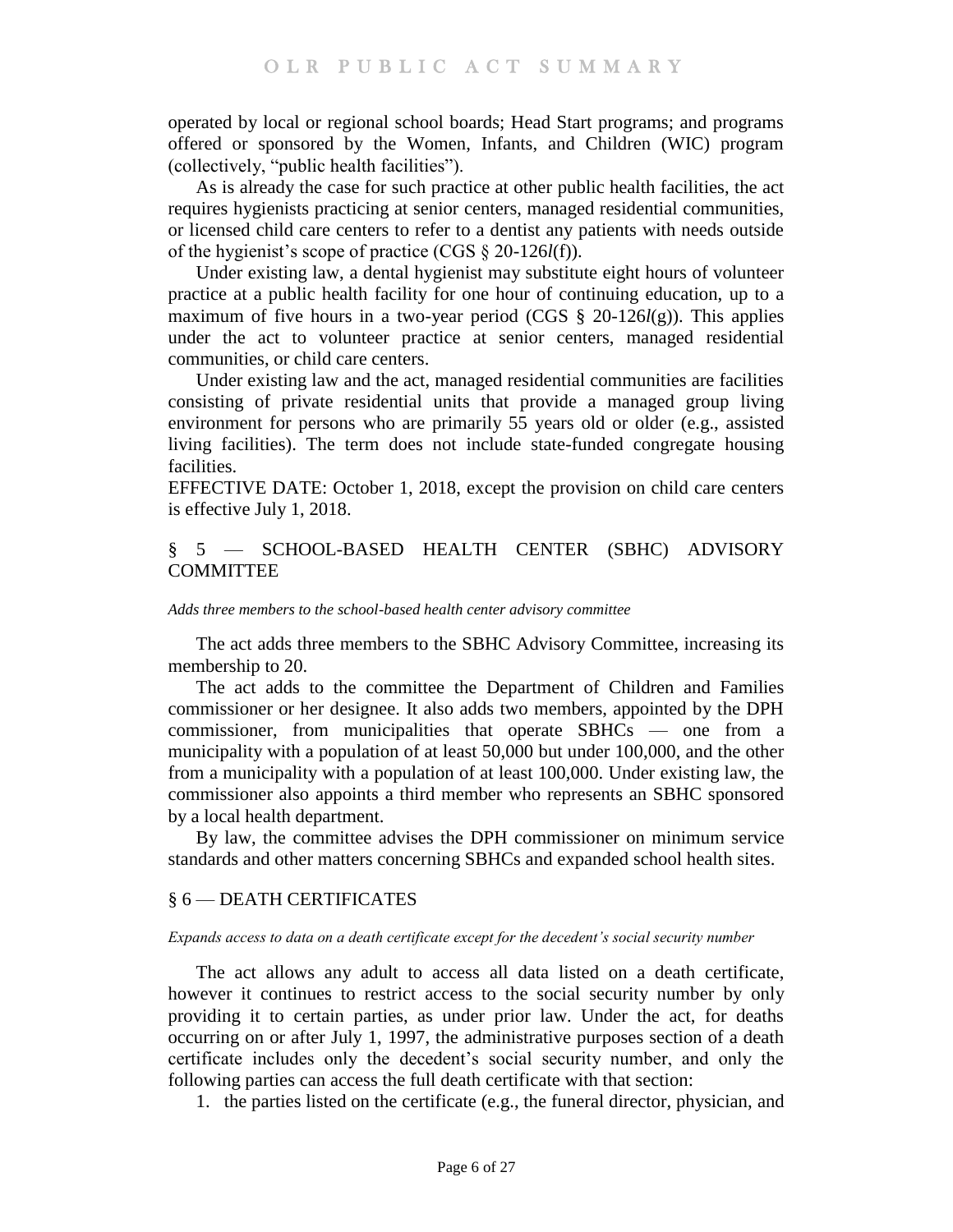town clerk), for purposes of processing it, and

2. the surviving spouse, next of kin, and state and federal agencies authorized by federal law.

The act requires DPH to remove or redact the social security number when providing a death certificate to any other individual, researcher, or state or federal agency.

Under prior law, the administrative purposes section also included the decedent's occupation, business or industry, race, Hispanic origin if applicable, and educational level, if known. Prior law allowed (1) only the parties listed above to access the full information in the administrative purposes section and (2) researchers to access such information, other than the social security number.

## <span id="page-6-0"></span>§§ 7-9 — ASTHMA PROGRAM

*Consolidates certain DPH reporting requirements related to asthma screening and makes related changes*

Prior law required DPH to (1) annually report on the status and results of the department's asthma monitoring system and statewide asthma plan and (2) report every three years on the asthma screening information provided to DPH by school districts (i.e., the total number of students per school and per district with asthma upon enrollment and in specified grades). The act eliminates the annual report and instead incorporates, into the triennial report, information on the asthma monitoring system's activities.

It extends the due date for the next triennial report from October 1, 2019, to October 1, 2021. It requires DPH, starting by that date and every three years after that, to post on its website the asthma monitoring system's activities, including the information the department collects from school districts.

The act also removes certain specific requirements for the asthma monitoring system, such as that (1) it include reports of asthma visits and the number of people with asthma, as voluntarily reported by health care providers, and (2) the commissioner use the system to estimate the annual incidence and distribution of asthma in the state, including based on certain demographic criteria.

The act also removes certain obsolete provisions and makes other technical changes.

## <span id="page-6-1"></span>§ 10 — SCHOOL SOCIAL WORKERS

*Specifies that school social workers with the appropriate credentials may use that title, even if they are not licensed by DPH*

The act specifies that if someone holds a professional educator certificate with a school social worker endorsement, the person may use the title "school social worker" to describe his or her activities while working at a public or private school, even if the person is not licensed as a social worker by DPH.

## <span id="page-6-2"></span>§ 11 — CORRECTION PLAN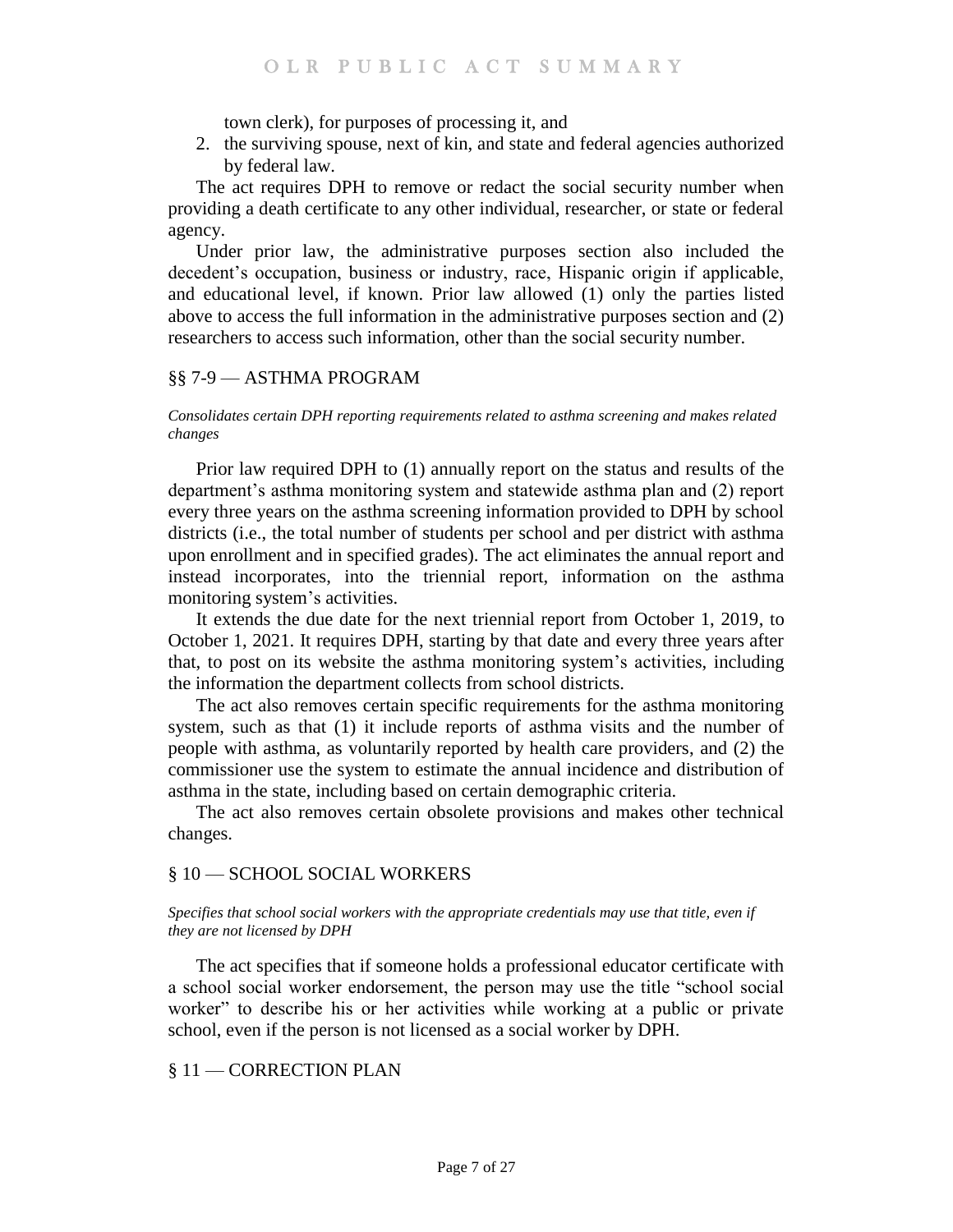#### *Gives a health care institution more time to submit a correction plan after receiving a notice of noncompliance*

Under existing law, a licensed health care institution must submit a correction plan to DPH if the department, after an inspection, issues a notice that the institution is out of compliance with applicable laws or regulations. The act requires the institution to submit the plan within 10 business days after receiving the notice of noncompliance, rather than 10 calendar days, as under prior law.

# <span id="page-7-0"></span>§§ 12 & 13 — HEALTH CARE ASSOCIATED INFECTIONS

*Expands the scope of DPH's mandatory reporting system for health care associated infections, adds to the membership of the advisory committee on such matters, and makes related changes*

## *Mandatory Reporting System*

The act expands the scope of DPH's mandatory reporting system for health care associated infections to include antimicrobial resistance. It specifies that the system must be based on nationally recognized and recommended standards.

In practice, under the existing program, DPH collects data on health care associated infections at acute care and long-term acute care hospitals, inpatient rehabilitation facilities, and outpatient dialysis facilities. The act expands the program to include other health care facilities.

Prior law required DPH to (1) annually report to the Public Health Committee on the information collected through the system, (2) make such reports available online, and (3) post online information on health care associated infections to help the public learn about them and compare infection rates at Connecticut facilities. The act eliminates the annual reporting requirement, and instead requires DPH to annually post on its website the information it collects through the mandatory reporting system. It requires such information to include:

- 1. the number and type of health care associated infections and antimicrobial resistance reported by each health care facility (prior law required the report to include the number and type of such infections, including certain specific types);
- 2. links to the National Centers for Disease Control and Prevention's health care associated infection data reports and the federal Centers for Medicare and Medicaid Services' (CMS) quality improvement program website (prior law required DPH's website to include a link to CMS's hospital compare website); and
- 3. information to help the public learn about health care associated infections and antimicrobial resistance and how to prevent them.

## *Advisory Committee*

Under existing law, an advisory committee advises DPH on the health care associated infection monitoring program. To correspond with the program's expanded scope, the act renames the committee as the "advisory committee on health care associated infections and antimicrobial resistance" and makes conforming changes to the scope of the committee's charge. It also adds the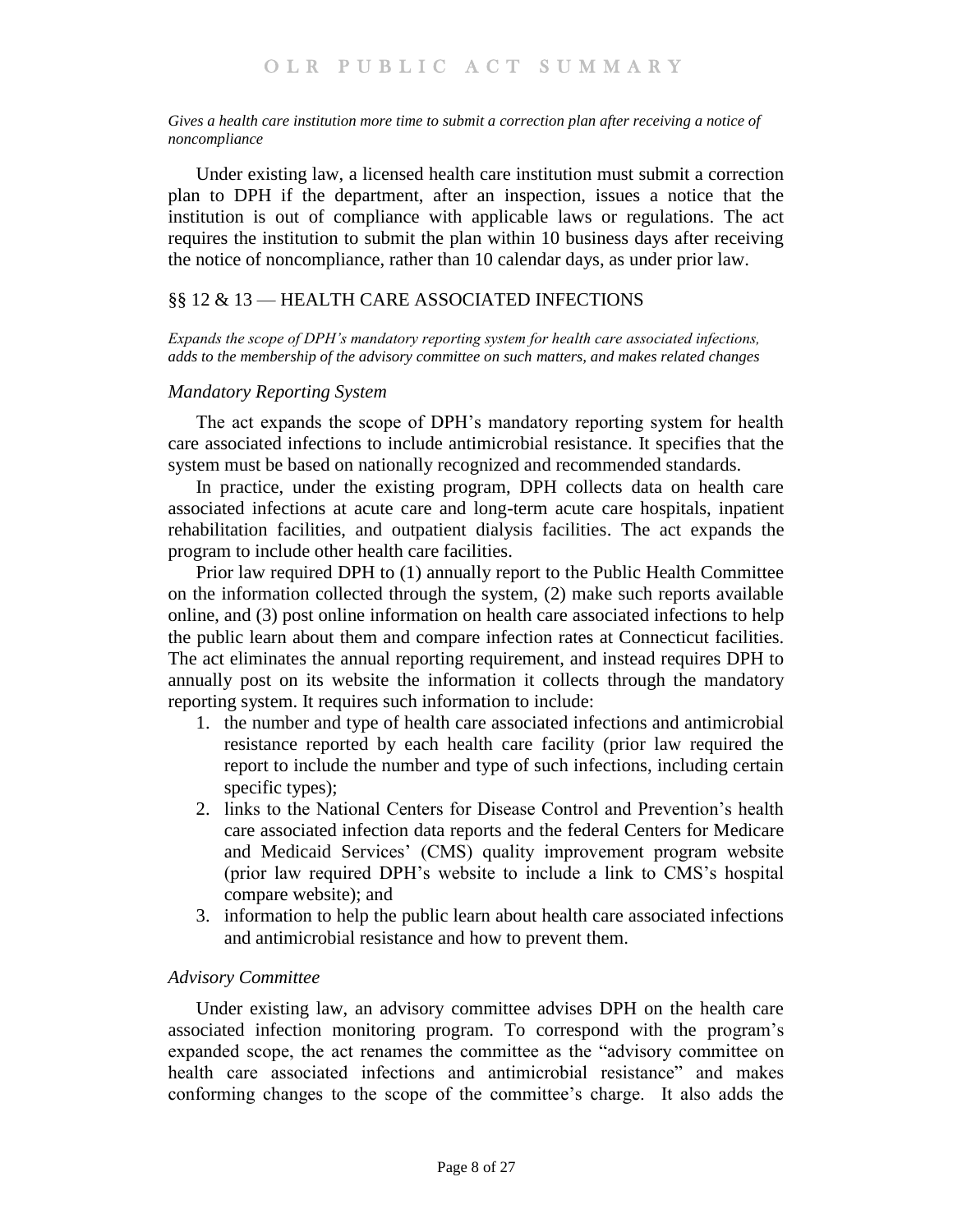following 10 members to the committee, to be appointed by the DPH commissioner:

- 1. two members each representing outpatient hemodialysis centers, long-term acute care hospitals, nursing home facilities, and surgical facilities; and
- 2. one member each representing the Connecticut Infectious Disease Society and a clinical microbiology laboratory.

The act specifies that the committee may meet upon the commissioner's request. It also eliminates from the committee's purview recommending appropriate methods to increase public awareness about how to reduce the spread of infections.

# <span id="page-8-0"></span>§ 14 — QUALITY OF CARE PROGRAM

*Eliminates the requirement for the DPH commissioner to annually report on the department's quality of care program*

The act eliminates the requirement for the DPH commissioner to annually report on DPH's quality of care program to the governor and Public Health Committee. It also removes certain obsolete provisions on one-time reporting requirements.

# <span id="page-8-1"></span>§ 15 — DONATED PROPERTY

#### *Eliminates a requirement that DPH report on certain matters related to donated property*

The act eliminates the requirement that DPH annually report on certain matters related to real estate or other property donated to the department, such as the donors' names and how the property is being used.

# <span id="page-8-2"></span>§ 16 — NURSING HOME AND RESIDENTIAL CARE HOME INFORMATION

*Eliminates a requirement for DPH to annually publish a report on nursing homes and residential care homes and instead requires the department to post certain related information online* 

The act eliminates a requirement for DPH to annually publish a report that lists and classifies all nursing homes and residential care homes in the state, and instead requires the department to post the information on its website.

It requires the posted information to include the number and effective date of the license and the address for each such facility. It does not require other information previously required for the published report, such as the total number of beds; number of private and semiprivate rooms; religious affiliation, and any religious services offered in the facility; and per diem cost for private patients.

## <span id="page-8-3"></span>§ 17 — EMERGENCY MEDICAL SERVICES (EMS) DATA

*Requires the DPH commissioner to adopt specified national standards for trauma data collection and provides that an existing reporting requirement applies annually starting by December 31, 2018*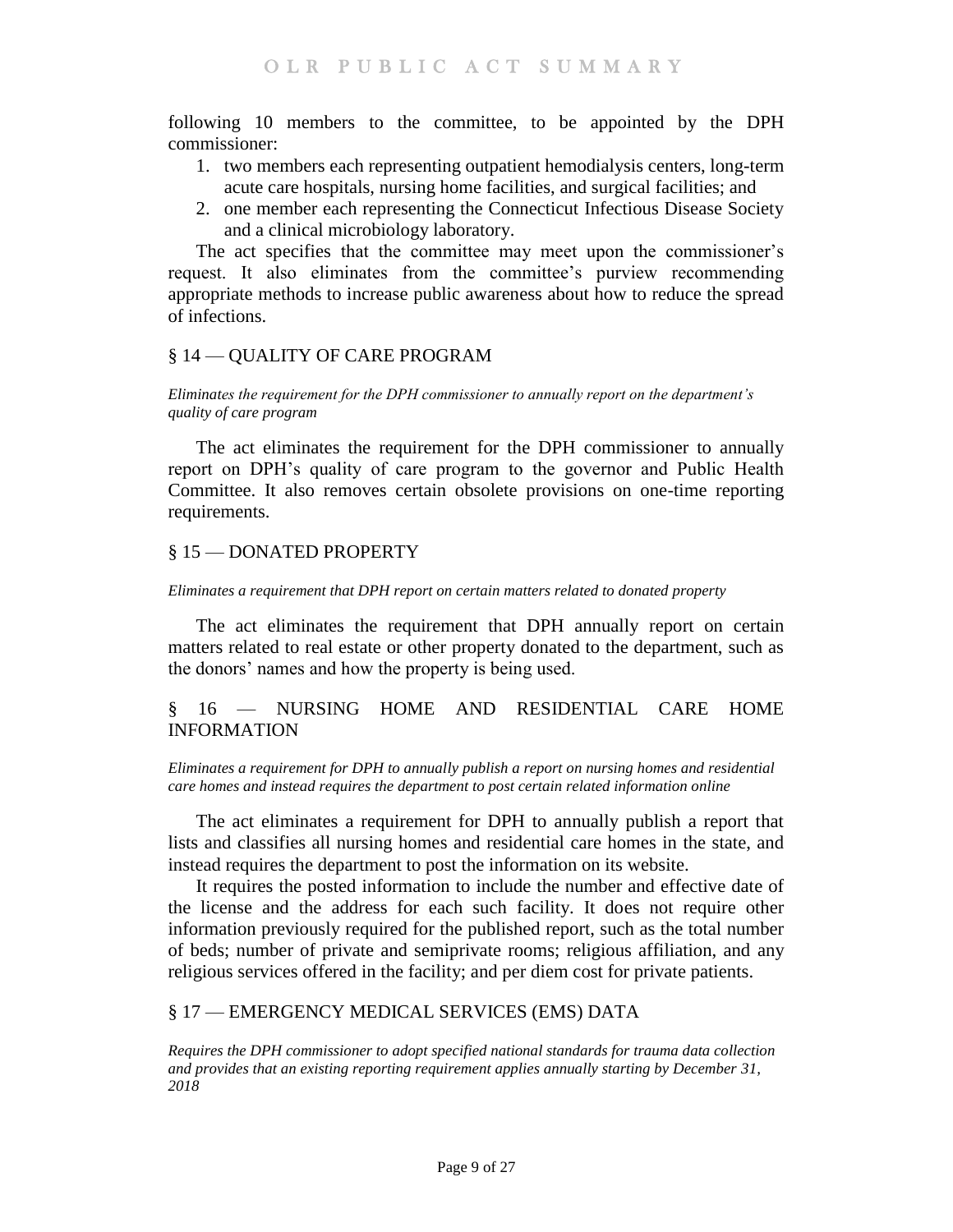Existing law requires the DPH commissioner to report to the Emergency Medical Services Advisory Board on specified EMS call data categorized by municipality, such as the total number of calls by each ambulance or paramedic intercept service, the EMS level required for each call, and response times. The act requires the commissioner to report the data annually, starting by December 31, 2018.

It also requires the commissioner, with the board's recommendation, to adopt for use in trauma data collection the most recent version of the National Trauma Data Bank's National Trauma Data Standards and Data Dictionary and nationally recognized guidelines for field triage of injured patients.

## <span id="page-9-0"></span>§ 18 — DENTIST LICENSURE BY ENDORSEMENT

*Allows DPH to issue a dentist license without examination to a dentist licensed in another state who has worked as such for the past five years, even if the other state does not require a practical examination for licensure*

Under prior law, DPH could issue a license, without examination, to a dentist licensed in another state or territory, provided the other jurisdiction's licensure requirements were similar to or higher than Connecticut's. The act instead allows DPH to issue a license without examination to a dentist licensed and practicing in another state or territory if he or she:

- 1. holds a license issued after examination by another state with licensing standards that, except for the practical examination, are commensurate with Connecticut's standards and
- 2. has worked continuously as a licensed dentist in an academic or clinical setting in another state or territory for at least five years immediately preceding the application for licensure without examination.

# <span id="page-9-1"></span>§ 19 — LEAD TRAINING PROVIDERS AND ASBESTOS TRAINING PROVIDERS

*Specifies that lead training providers and asbestos training providers must apply to renew their certificates during the anniversary month of their initial certification*

By law, lead training providers and asbestos training providers must be certified by DPH, subject to annual renewal. The act specifies that they must apply for renewal during the anniversary month of their initial certification.

## <span id="page-9-2"></span>§§ 20-23 — MODEL FOOD CODE

*Exempts certain residential care homes from the food code's requirements and modifies the definition of a class 1 food establishment to, among other things, prohibit such an establishment from selling commercially prepackaged food that is not time or temperature controlled*

PA 17-93 required DPH, by July 1, 2018, to adopt the federal Food and Drug Administration's (FDA) Food Code as the state's food code for regulating food establishments. As noted below, the act extends the deadline to January 1, 2019 (see §§ 46-48).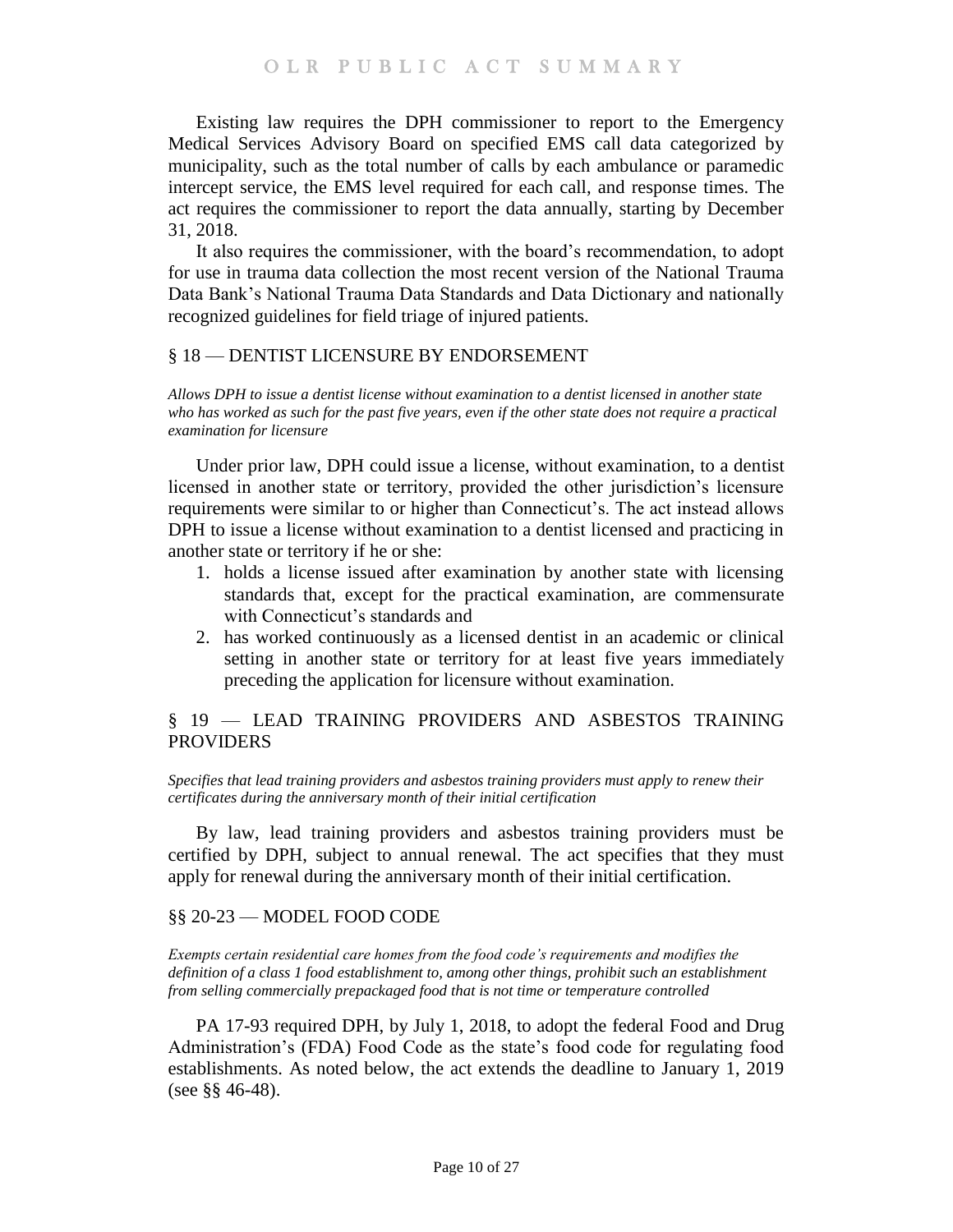The act exempts certain licensed residential care homes from the food code's requirements. Specifically, it exempts those with 30 or fewer beds, as long as the home's administrator or his or her designee has passed a test as part of a food protection manager certification program approved by an accrediting agency that the Conference for Food Protection recognizes as conforming to its accreditation standards. The exemption does not apply to such a home that (1) enters into a service contract with a food establishment or (2) lends, rents, or leases any area of its facility to any person or entity for the purpose of preparing or selling food.

Under existing law, there are four classifications of food establishments in the food code. The act amends the definition of a class 1 establishment to prohibit these establishments from serving a population that is highly susceptible to foodborne illnesses. The act specifies that if such an establishment offers for sale commercially prepackaged, precooked food that is time or temperature controlled and heated, it must be served within four hours after heating.

The act makes additional minor changes to the definitions of a class 1 and 3 establishment and makes other minor and technical changes to certain provisions related to the food code.

## <span id="page-10-0"></span>§§ 24-29 — TECHNICAL CHANGES TO TERMINOLOGY

#### *Replaces statutory references to "venereal disease" with references to "sexually transmitted disease"*

The act makes technical changes by replacing several statutory references to "venereal disease" with "sexually transmitted disease."

## <span id="page-10-1"></span>§§ 30-33 — FUNERAL HOME LICENSES AND INSPECTIONS

*Updates terminology related to funeral home licensure and decreases the required frequency of DPH inspections of funeral homes*

Under prior law, a funeral service business could not operate unless it received a DPH-issued "inspection certificate." The act replaces the term inspection certificate with "funeral home license."

It also decreases the required frequency of DPH inspections of funeral homes, from annually to at least once every three years.

# <span id="page-10-2"></span>§§ 34-39 — ADVANCED PRACTICE REGISTERED NURSES (APRNS) AND ADVANCE DIRECTIVES

#### *Adds APRNs into the laws on living wills and other advance directives*

The act incorporates APRNs into the laws on living wills and other advance directives. In doing so, it extends to APRNs the authority to perform certain functions that under prior law could be performed only by a physician or, in some cases, other specified providers.

For example, prior law provided that a living will or appointment of a health care representative became operative when the document was given to the attending physician and the physician determined the person to be incapacitated.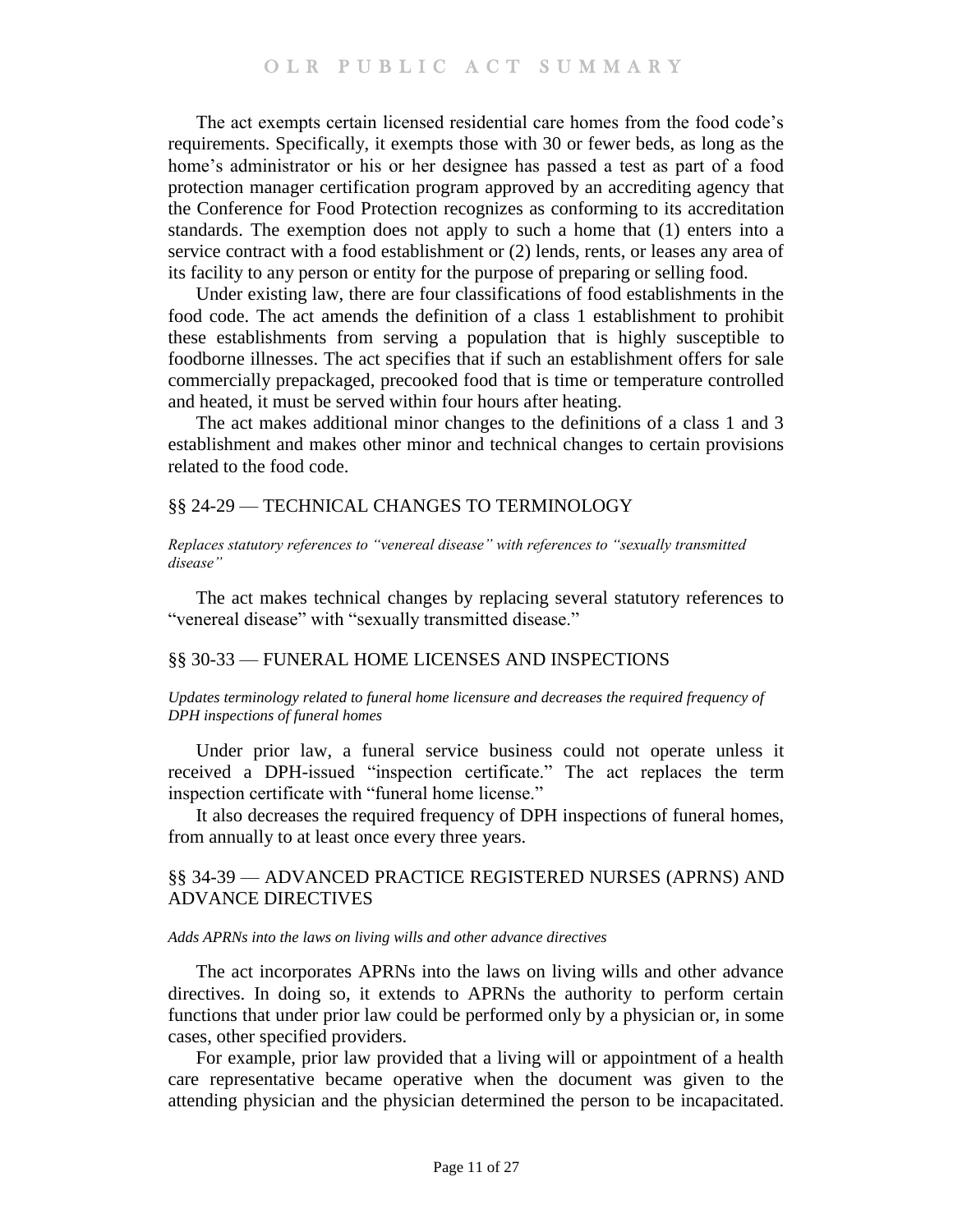The act provides that such a document also takes effect when given to a patient's APRN who determines the person to be incapacitated.

The act makes several corresponding and conforming changes. For example, it adds references to APRNs into the law's standard forms for advance directives (e.g., form language stating that the patient's APRN, not just physician as under prior law, may rely on the document's health care instructions and decisions made by the patient's health care representative).

It provides in the forms that an APRN, not just a physician, may make the determination that a patient is suffering from a terminal condition. It makes a corresponding change to the definition of "terminal condition" for these purposes (see § 34).

Prior law provided that, if a resident of a facility operated or licensed by the Department of Mental Health and Addiction Services or Department of Developmental Services sought to execute a document appointing a health care representative, at least one witness had to be a physician or clinical psychologist with specialized training in treating mental illness or developmental disabilities, respectively. In both situations, the act adds APRNs to the list of eligible witnesses (§ 37).

## <span id="page-11-0"></span>§ 40 — INSTITUTIONAL LICENSING APPLICATIONS

#### *Prohibits DPH from requiring that a health care institution licensure application be notarized*

The act prohibits DPH from requiring that a health care institution licensure application be notarized.

## <span id="page-11-1"></span>§ 41 — CONFORMING CHANGE

#### *Makes a conforming change*

The act makes a conforming change to reflect a statutory repeal in § 85.

# <span id="page-11-2"></span>§§ 42-45 — MARRIAGE AND FAMILY THERAPIST, PROFESSIONAL COUNSELOR, AND PSYCHOLOGY STUDENTS

*Modifies the length of time during which marriage and family therapist, professional counselor, and psychology students may practice without a license in order to complete the supervised work experience required for licensure* 

By law, students who graduate with advanced degrees in marital and family therapy (MFT), professional counseling, or psychology may practice without a license in order to complete the supervised work experience required for licensure, but only if supervised by a person licensed in their respective profession.

The act permits these graduates to practice in this unlicensed capacity for up to two years after completing the supervised work experience, if they failed the respective licensing examination.

Under prior law, professional counseling and psychology students could practice in this manner until they were notified that they failed the respective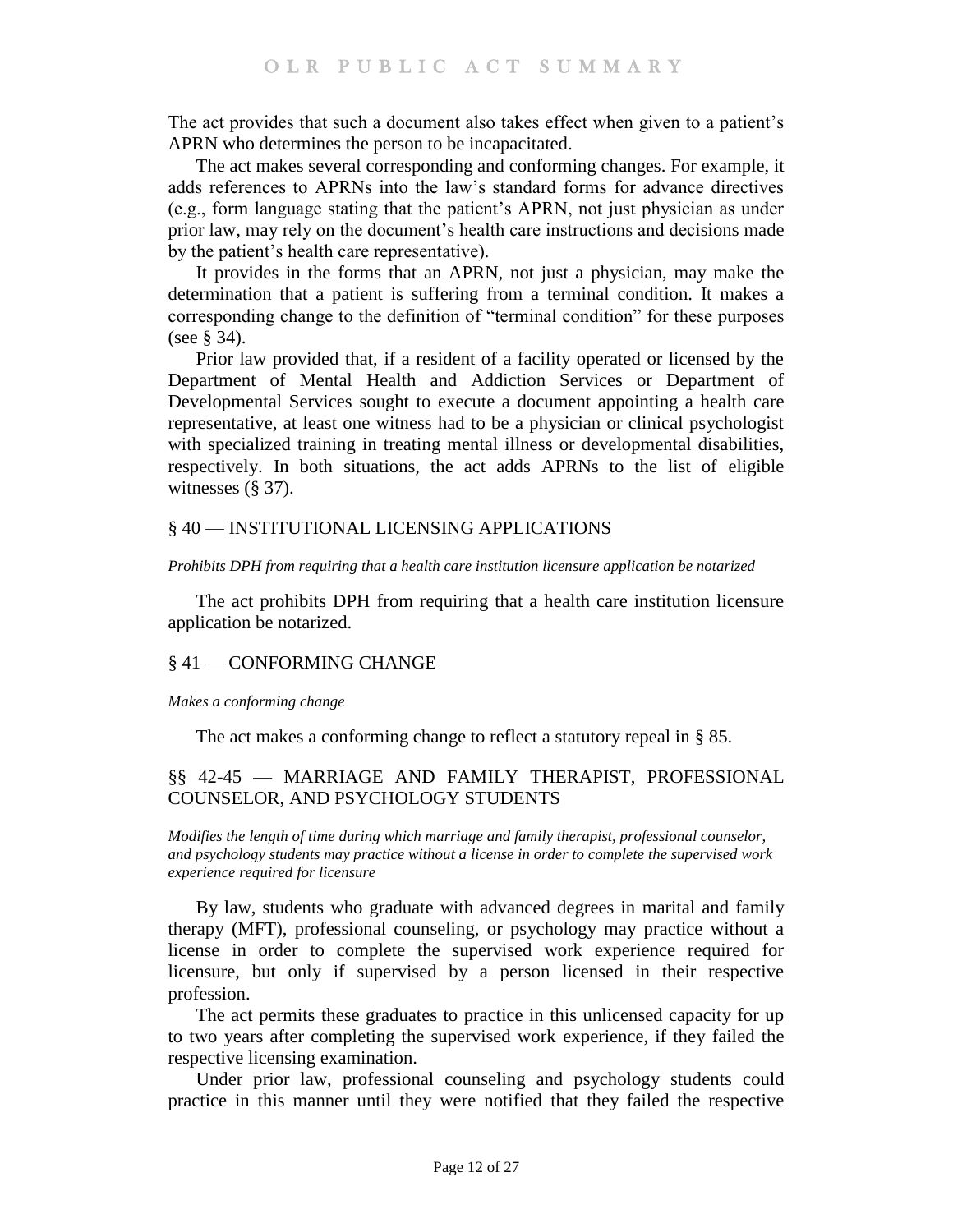licensing examination, or one year after completing the supervised work experience, whichever occurred first. For MFT students, prior law did not specify that the licensure exemption ended on the earlier of these two dates.

The act also makes technical changes.

## <span id="page-12-0"></span>§§ 46-49 — MODEL FOOD CODE

*Extends until January 1, 2019, the date by which DPH must adopt and administer the FDA Model Food Code as the state's food code for regulating food establishments; requires food establishments to designate an alternate person to be in charge when their certified food protection manager is absent*

#### *Implementation Date (§§ 46-48)*

The act extends by six months, from July 1, 2018, to January 1, 2019, the date by which DPH must adopt and administer the FDA's Food Code, and any published supplements, as the state's food code for regulating food establishments. Currently, DPH regulates these establishments under the Public Health Code.

The act makes related conforming changes to provisions:

- 1. requiring food inspectors to obtain certification from DPH after meeting specified education and training requirements and
- 2. allowing food establishments to request from DPH a variance from Public Health Code requirements in order to use the sous vide cooking technique or acidify sushi rice, as an alternative to temperature control.

EFFECTIVE DATE: Upon passage

## *Certified Food Protection Managers (§ 49)*

By law, Class 2, Class 3, and Class 4 food establishments must employ a "certified food protection manager." To be designated as such, the person must pass an exam that is part of a certification program evaluated and approved by an accrediting agency recognized by the Conference for Food Protection.

The act requires a food establishment's owner or manager to designate an alternate person to be in charge whenever the certified food protection manager is absent. The alternate person must ensure that:

- 1. all employees comply with the act's provisions,
- 2. foods are safely prepared in accordance with the Model Food Code's requirements,
- 3. emergencies are properly managed,
- 4. a food inspector is admitted to the establishment upon request, and
- 5. he or she receives and signs inspection reports.

EFFECTIVE DATE: July 1, 2018

## <span id="page-12-1"></span>§ 50 — OFFICE OF ORAL PUBLIC HEALTH

#### *Expands eligibility criteria to qualify as DPH's Office of Oral Public Health director*

Under prior law, the director of DPH's Office of Oral Public Health had to be a licensed dentist or dental hygienist with public health experience. The act also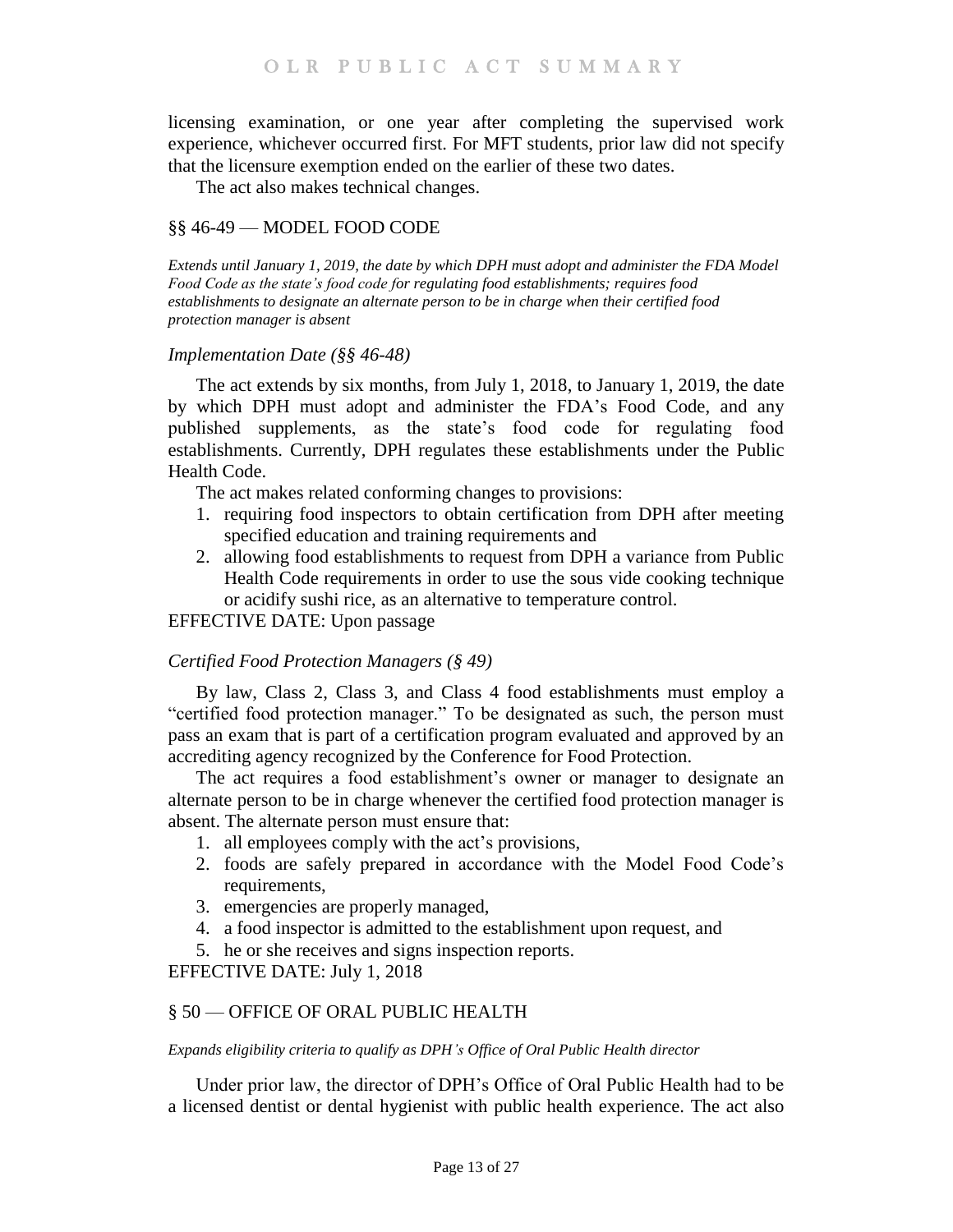allows someone with the following qualifications to serve as the director:

- 1. a person with a Doctor of Medicine or Doctor of Osteopathy degree from an accredited higher education institution or
- 2. a public health professional with a graduate degree in public health.

# <span id="page-13-0"></span>§ 51 — LONG-TERM CARE FACILITY BACKGROUND SEARCH PROGRAM

*Exempts records and information from DPH's long-term care facility background search program from disclosure under the Freedom of Information Act; exempts from the program's requirements certain intermediate care facilities for individuals with intellectual disabilities*

By law, DPH administers a comprehensive criminal history and patient abuse background search program that facilitates the performance, processing, and analysis of background searches on people who have direct access to long-term care facility residents (i.e., employees and volunteers). The act exempts DPH background search program records and information from disclosure under FOIA.

Under prior law, long-term care facilities subject to the program's requirements included home health agencies, assisted living agencies, chronic disease hospitals, DPH-licensed or federally certified agencies providing hospice care, nursing homes, and intermediate care facilities for individuals with intellectual disabilities (ICF-IIDs). The act exempts ICF-IIDs operated by a Department of Developmental Services (DDS) program already subject to background checks under existing law (see § 52).

The act also makes technical changes, including eliminating obsolete provisions requiring DPH to develop a plan to implement the program. EFFECTIVE DATE: July 1, 2018

# <span id="page-13-1"></span>§ 52 — DDS FACILITY BACKGROUND SEARCH PROGRAM

*Subjects DDS job applicants who will provide direct care services to fingerprint and national criminal background checks, in addition to state background checks; permits DDS to require state criminal background checks for DDS-licensed or –funded private providers; allows DDS and private providers to conditionally employ applicants while waiting for required background check results*

Existing law requires DDS to conduct state criminal background checks on any job applicant who will provide direct services to people with intellectual disability. The act also subjects these job applicants to fingerprint and national criminal background checks.

Prior law allowed, but did not require, DDS to subject private subcontractors to state criminal background checks. The act instead permits DDS to subject private providers licensed or funded by the department to such background checks.

Prior law prohibited DDS and private providers from hiring an applicant until the results of a required background check were available. The act instead allows DDS and private providers to employ such applicants on a conditional basis until they receive and review the background check results.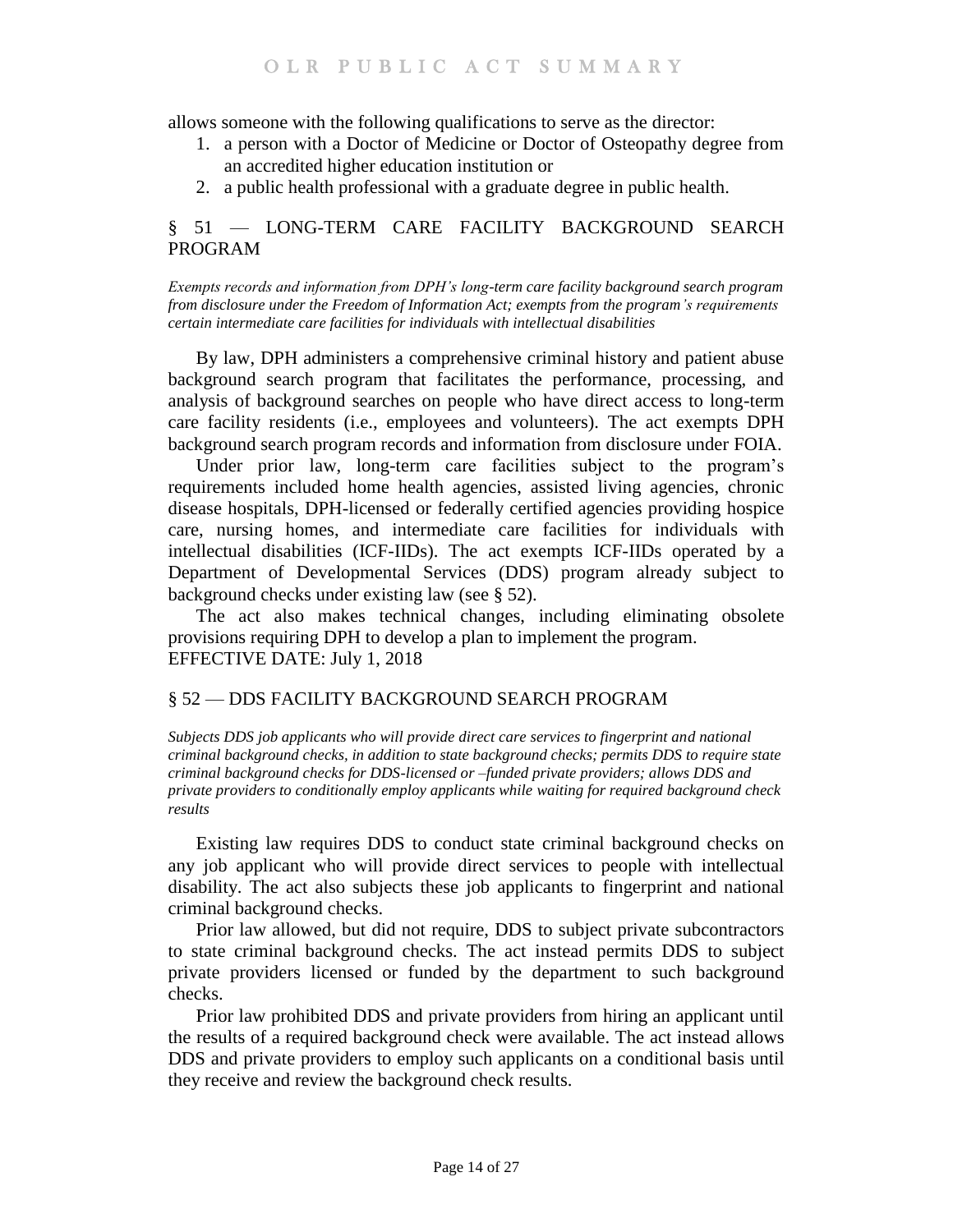#### <span id="page-14-0"></span>§ 53 — NUCLEAR MEDICINE TECHNOLOGISTS

*Modifies the certification examination requirements for nuclear medicine technologists to operate certain CT or MRI equipment*

Existing law specifies that the radiographer licensure statutes do not prohibit a nuclear medicine technologist from fully operating a computed tomography (CT) or magnetic resonance imaging (MRI) portion of a hybrid-fusion imaging system, including diagnostic imaging, in conjunction with a (1) positron emission tomography or (2) single-photon emission CT imaging system.

To do this, the technologist must (1) hold and maintain in good standing CT or MRI certification from the American Registry of Radiologic Technologists (ARRT) or the Nuclear Medicine Technology Certification Board (NMTCB) and (2) have successfully completed the individual certification exam for CT or MRI. The act allows technologists to complete the certification exam administered by NMTCB, instead of just ARRT.

EFFECTIVE DATE: Upon passage

## <span id="page-14-1"></span>§ 54 — PHYSICIAN ASSISTANT (PA) ORDERS

*Specifies that a PA lacks the authority to order an APRN to administer a controlled substance*

The act specifies that a PA does not have the authority to order an APRN to administer a controlled substance. EFFECTIVE DATE: Upon passage

#### <span id="page-14-2"></span>§ 55 — ALCOHOL AND DRUG COUNSELORS

*Modifies the definition of "alcohol and drug counseling" to distinguish between licensed and certified counselors; makes other minor and technical changes to licensure requirements*

The act makes various changes, mostly minor and technical, to update statutory definitions and licensure requirements for alcohol and drug counselors.

#### *Definitions*

The act modifies the definition of "alcohol and drug counseling" to distinguish between the scope of practice of alcohol and drug counselors who are licensed and those who are certified. It permits licensed alcohol and drug counselors to, among other things:

- 1. clinically evaluate substance use and co-occurring disorders (i.e., a psychiatric or medical disorder combined with a substance use disorder) and
- 2. as under existing law, conduct substance use disorder screenings and risk assessments, and develop related treatment plans and referrals.

The act specifies that certified alcohol and drug counselors may apply methods to assist an individual or group to develop an understanding of alcohol and drug dependency problems, define goals, and plan action reflecting the individual's or group's interests, abilities, and needs.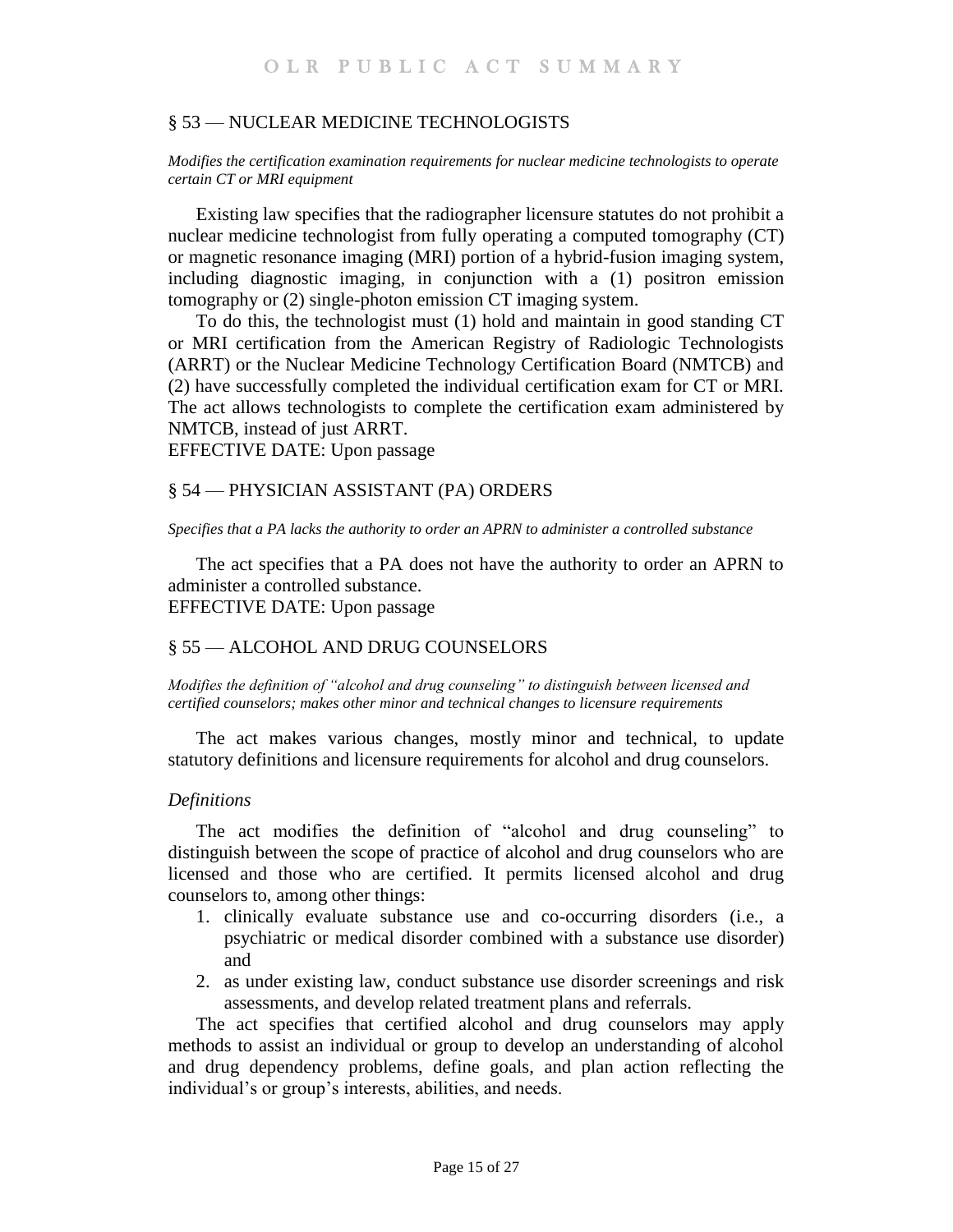#### *Licensure*

By law, to become a certified or licensed alcohol or drug counselor, an individual must, among other requirements, complete (1) 300 hours of supervised practical training in alcohol and drug counseling and (2) three years of supervised paid work experience or unpaid internship that involved direct client work (a master's degree may be substituted for one year of such experience). The act specifies that the supervisor must be a licensed alcohol and drug counselor or other licensed mental health professional whose scope of practice includes the screening, assessment, diagnosis, and treatment of substance use disorders and cooccurring disorders.

The act also makes minor and conforming changes.

## <span id="page-15-0"></span>§ 56 — TOBACCO AND HEALTH TRUST FUND BOARD

*Requires the Tobacco and Health Trust Fund Board to report to the legislature only following a fiscal year when it receives a deposit from the Tobacco Settlement Fund, instead of annually; eliminates the requirement that the board meet at least biannually*

Prior law required the Tobacco and Health Trust Fund Board to report (1) its activities and accomplishments to the Appropriations and Public Health committees by January 1 annually and (2) all disbursements and expenditures and an evaluation of fund recipients' performance and impact to the legislature by February 1 annually. The act instead requires the board to submit these reports only following a fiscal year in which the trust fund receives a deposit from the Tobacco Settlement Fund.

The act also eliminates prior law's requirement for the 17-member board to meet at least biannually.

## <span id="page-15-1"></span>§ 57 — ACKNOWLEDGMENTS OF PATERNITY

*Allows the guardian of a person who is the subject of an acknowledgment of paternity to obtain a certified copy of the form*

The act allows the legal guardian of a person whose birth is the subject of an acknowledgment of paternity to obtain a certified copy of the acknowledgment.

Existing law only allows certain parties to access the acknowledgment, including the parents named on the form, the person whose birth is acknowledged if an adult, attorneys representing the person or parent named on the form, and authorized government agencies. By law, DPH must maintain a paternity registry, which includes such voluntary acknowledgements and court-ordered adjudications of paternity (CGS § 19a-42a(a)). EFFECTIVE DATE: July 1, 2018

#### <span id="page-15-2"></span>§§ 58-60 — MUNICIPAL AND DISTRICT HEALTH DEPARTMENTS

*Expressly permits a health district to join an existing health district; makes technical changes to statutes on municipal and district health departments*

The act expands a health district's powers to include the ability to join an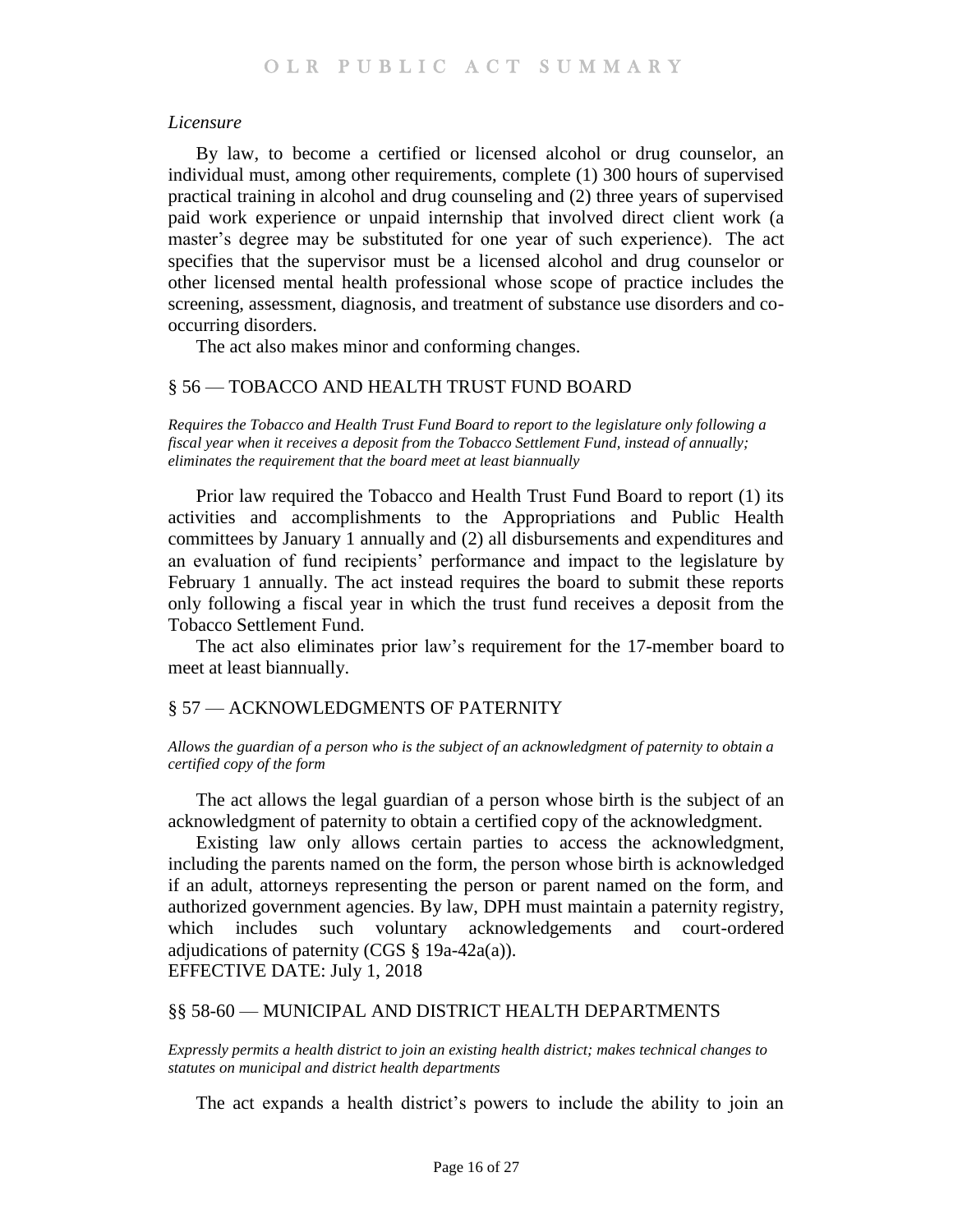existing health district. Existing law already allows municipalities to join or form a district health department.

The act also makes numerous technical changes to statutes on municipal and district health departments.

## <span id="page-16-0"></span>§§ 61 & 62 — PUBLIC WATER SYSTEMS

*Requires small community water systems to submit to DPH a fiscal and asset management plan for all their capital assets; requires the DPH commissioner to publish a schedule of civil penalties imposed against water companies, instead of adopting them in regulations; and establishes related notification and public hearing requirements*

The act makes various changes affecting public water systems and the oversight of small community water systems (i.e., those regularly serving between 25 and 1,000 year-round residents). Among other things, it requires (1) small community water systems to submit to DPH a fiscal and asset management plan for all their capital assets and (2) the DPH commissioner to at least annually publish a schedule of civil penalties imposed against water companies under the safe drinking water statutes, instead of adopting them in regulations as under prior law.

Under the act, as under existing law, "water company" means any individual, municipality, or entity that owns, maintains, operates, manages, controls, or employs any pond, lake, reservoir, well, stream, or distributing plant or system that supplies water to two or more consumers or to 25 or more people on a regular basis.

The act also makes technical and conforming changes.

## *Fiscal and Asset Management Plans*

The act requires each small community water system to prepare a fiscal and asset management plan for all of the system's capital assets. The fiscal and asset management plan must include:

- 1. a list of all of the system's capital assets;
- 2. the assets' (a) useful life, based on their current condition, (b) maintenance and service history, and (c) manufacturer's recommendation;
- 3. the system's plan for reconditioning, refurbishing, or replacing the assets; and
- 4. information on (a) whether the system has any unaccounted for water loss (i.e., water supplied to its distribution system that never reached consumers), (b) the amount and cause of such unaccounted water loss, and (c) measures the system is taking to reduce it.

The act requires the water system to begin creating the plan by assessing its hydropneumatic pressure tanks as its initial priority.

Under the act, the "useful life" of a water system's capital asset means the manufacturer's recommended life or the estimated lifespan, taking into consideration the asset's service history and condition when the fiscal and asset management plan is prepared.

*Deadline*. The act requires small community water systems to complete the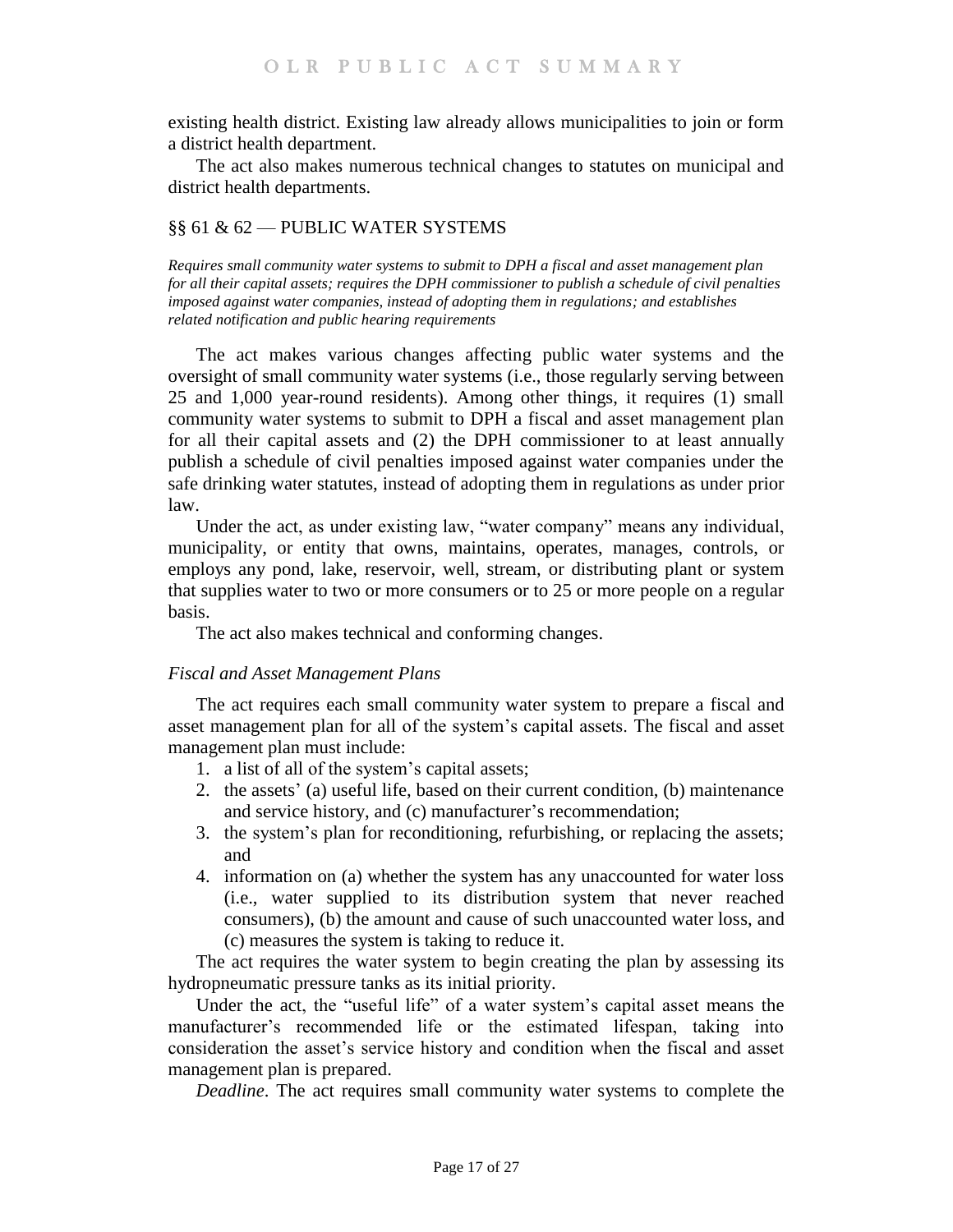fiscal and asset management plan by January 1, 2021. But they must first complete an assessment review of their hydropneumatic pressure tanks by May 2, 2019, on a form DPH prepares.

The act also requires small community water systems to update the fiscal and asset management plan annually and make it available to DPH upon request.

*Exceptions.* The plan requirement does not apply to a small community water system that is (1) regulated by the Public Utilities Regulatory Authority (i.e., investor-owned water companies), (2) required to submit a water supply plan to DPH (e.g., generally those serving 1,000 or more people or 250 or more customers), or (3) a state agency.

The act deems the report requirement to relate to the purity and adequacy of water supplies for the purpose of imposing a penalty for violating statutory or regulatory requirements regarding public water supply purity, adequacy, or testing described further below.

*Regulations*. The act authorizes the DPH commissioner to adopt regulations to implement the fiscal and asset management plan requirement.

# *Civil Penalties*

*Publishing Civil Penalty Schedule*. Prior law required the DPH commissioner to adopt regulations establishing a schedule of civil penalties that may be imposed against water companies that violate state laws and regulations regarding the purity, adequacy, and testing of public water supplies.

The act instead requires the commissioner to publish the civil penalty schedule on the department's website if the penalty for a violation has not been established by statute. The commissioner must do this annually, or when he deems it necessary in response to any guidelines or rules issued by the federal Environmental Protection Agency.

Notwithstanding the Uniform Administrative Procedure Act (UAPA), the act does not require the commissioner to adopt or revise any regulations for imposing these civil penalties.

At least six months before publishing the civil penalty schedule on the DPH website, the commissioner must publish a notice in the Connecticut Law Journal of his intention to do so. The notice must include (1) the civil penalty schedule, (2) the date the commissioner intends to hold a public hearing on the matter, and (3) when the commissioner will receive public comments on the schedule. He must hold the hearing and receive public comments on the civil penalty schedule within 30 days after publishing the notice.

The act requires the commissioner to consider the public comments he receives when establishing the civil penalty schedule and publish his response to these comments on the department's website at least one month before publishing the schedule.

*Notice of Violations*. By law, the DPH commissioner must notify a water company before imposing a civil penalty for failing to correct a violation by a specified date. He may do this by certified mail, return receipt requested, or personal service. The act specifies that for the latter, the notification must be served to the address the water company filed with the department, or if the water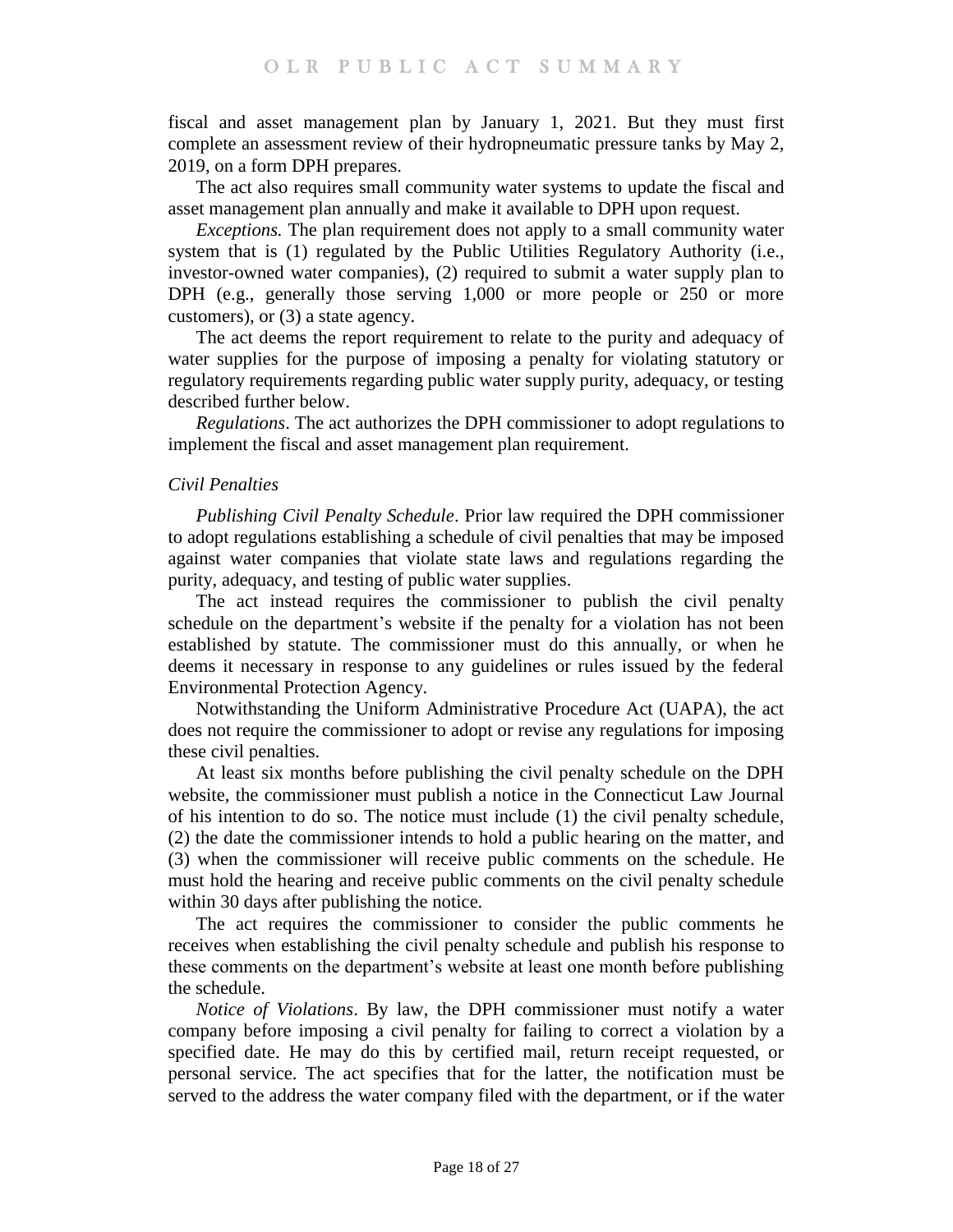company failed to do so, the company's last known address on file.

If the civil penalty is imposed for a continuing violation, the act requires the notice to include the initial date the penalty is imposed. For an isolated violation, the notice must include the date for which it is imposed. By law, the notice must include additional information, such as a statement of the violation and the water company's right to a hearing.

*Administrative Appeal*. By law, a water company can contest the penalty by applying to the DPH commissioner for an administrative hearing under the UAPA within 20 days after receiving notice of the penalty. The act requires the application to include a detailed statement of all the grounds for contesting the penalty.

Existing law, unchanged by the act, requires the water company to send a copy of the application to the health director of the municipalities in which the violation occurred or that use the water that was the subject of the violation. A water company aggrieved by a DPH order may appeal to Superior Court.

#### <span id="page-18-0"></span>§§ 63-66 — MASSAGE THERAPISTS

*Starting October 1, 2019, modifies the education and training requirements for massage therapist licensure; establishes minimum professional liability insurance requirements; and generally allows out-of-state massage therapists to provide voluntary services at the invitation of the emergency division of the American Massage Therapy Association Connecticut Chapter's Community Service Massage Team* 

The act makes various changes affecting massage therapists, including (1) modifying education and training licensure requirements; (2) establishing minimum professional liability insurance requirements; and (3) generally allowing out-of-state massage therapists to provide voluntary, supervised services at the invitation of the emergency division of the American Massage Therapy Association (AMTA) Connecticut Chapter's Community Service Massage Team. EFFECTIVE DATE: October 1, 2019, except that the provision on voluntary services by out-of-state massage therapists takes effect October 1, 2018.

## *Massage Therapist Licensure*

Starting October 1, 2019, the act increases, from 500 to 750, the number of classroom hours an applicant for an initial license or a license by endorsement (i.e., a person licensed by another state) must complete upon graduating from an accredited massage therapy school.

It also requires such applicants to complete at least 60 hours of unpaid, supervised clinical or internship experience.

Existing law, unchanged by the act, also requires licensure applicants to (1) pass a national examination prescribed by DPH and (2) pay a \$375 application fee.

## *Professional Liability Insurance*

The act requires licensed massage therapists who provide direct patient care to maintain professional liability insurance of at least \$500,000 per person, per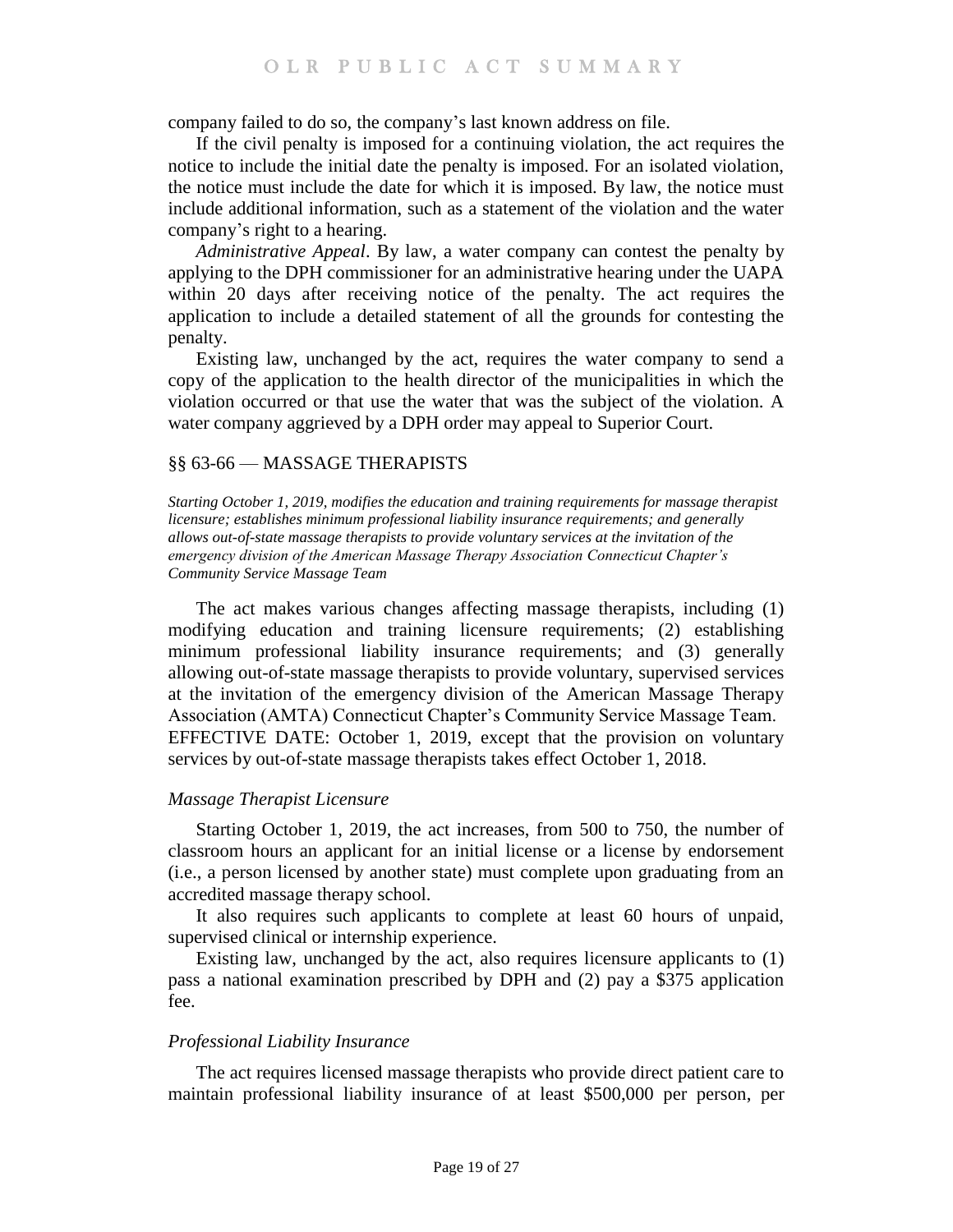occurrence, and at least \$1 million aggregate.

Starting January 1, 2019, insurers who provide such policies must annually report to DPH the names and addresses of massage therapists who, in the prior year, canceled or refused to renew their professional liability insurance policies as well as their reasons for doing so. The act also requires such insurers to provide similar information to the Department of Insurance by March 1 annually.

#### *Volunteer Services by Out-of-State Massage Therapists*

The act allows massage therapists licensed in other states to provide voluntary, supervised massage therapy services if they:

- 1. are (a) licensed or certified in another state whose standards are equivalent or greater than Connecticut's or (b) if the state does not require such licensure or certification, AMTA members in good standing;
- 2. are invited by the emergency division of the AMTA Connecticut Chapter's Community Service Massage Team; and
- 3. do not hold themselves out to be licensed in Connecticut.

Prior law already allowed out-of-state massage therapists to provide such services to participants in the Special Olympics or other athletic competition for individuals with disabilities. The act limits such services only to the individuals with disabilities at these events.

# <span id="page-19-0"></span>§ 67 — DOCTORS OF PHYSICAL THERAPY

*Prohibits anyone without the proper credentials from referring to himself or herself as a "Doctor of Physical Therapy" or "D.P.T."*

The act prohibits anyone from using the term "Doctor of Physical Therapy" or the letters "D.P.T." unless the person is licensed as a physical therapist and has a Doctor of Physical Therapy degree from an accredited higher education institution. A violation is a class D felony (see Table on Penalties) (CGS § 20- 73(c)).

#### EFFECTIVE DATE: July 1, 2018

# <span id="page-19-1"></span>§ 68 — AMNIOTIC FLUID EMBOLISM

*Requires DPH, by January 1, 2019, to develop and post on its website educational materials for health care professionals on the signs and symptoms of amniotic fluid embolism and distribute them to specified health care entities by July 1, 2019*

The act requires DPH to develop and post on its website materials to educate health care professionals on the signs and symptoms of amniotic fluid embolism (AFE) (see below). The department must do this by January 1, 2019, and in consultation with (1) the AFE Foundation and (2) a licensed physician specializing in obstetrics and gynecology who is recommended by the Connecticut State Medical Society.

Under the act, DPH must distribute the educational materials by July 1, 2019, to the following entities to distribute to their members and post on their websites: the Connecticut State Medical Society, American College of Nurse-Midwives'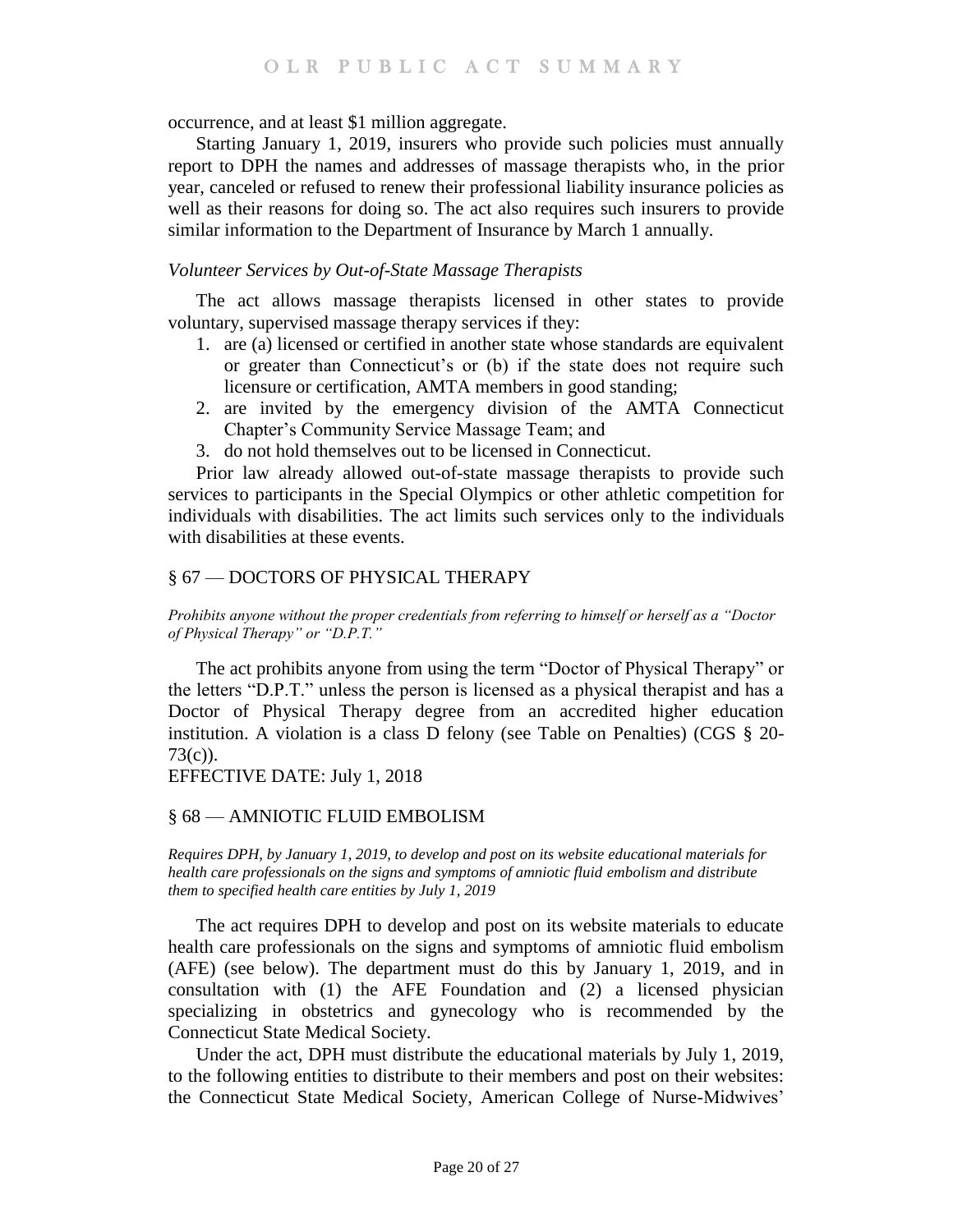Connecticut Affiliate, Connecticut Advanced Practice Registered Nurse Society, Connecticut Nurses Association, and Connecticut Hospital Association. DPH must also provide the materials to each Connecticut medical school for dissemination to its students.

The act also requires DPH to provide the educational materials to the Public Health Committee by July 1, 2019.

Finally, the act provides that its provisions cannot be construed to override professional medical judgment or restrict the use of other educational or instructional materials.

AFE is a pregnancy complication that is unpreventable and often fatal. It occurs when the mother or baby experiences an allergic-like reaction to amniotic fluid entering the mother's circulatory system. Among other things, the condition may cause rapid respiratory failure, cardiac arrest, and hemorrhaging at the site of the placental attachment or cesarean incision.

EFFECTIVE DATE: Upon passage

## <span id="page-20-0"></span>§§ 69-71 —ANKLE SURGERY BY PODIATRISTS

*Changes the process and qualifications for licensed podiatrists seeking to engage in independent ankle surgery and qualifications to engage in supervised ankle surgery and makes related changes*

The act:

- 1. modifies the process and qualifications for podiatrists seeking to independently engage in ankle surgery;
- 2. modifies the qualifications for podiatrists seeking to engage in supervised ankle surgery;
- 3. specifies that a podiatrist's privileges and scope of practice for foot surgery are not impacted by his or her privileges or scope of practice for ankle surgery; and
- 4. makes related minor, technical, and conforming changes, such as updating the names of national certification boards.

EFFECTIVE DATE: October 1, 2018, except a conforming change is effective July 1, 2018.

## *Independent Ankle Surgery*

Under prior law, a licensed podiatrist could not independently engage in ankle surgery unless he or she met specified qualifications and received a separate permit from DPH. The qualifications differed for a permit to independently perform standard or advanced ankle surgery.

The act eliminates the requirement for a separate DPH permit. It correspondingly eliminates requirements that the DPH commissioner (1) appoint an advisory committee to assist him in evaluating permit applications and (2) adopt regulations identifying the number and types of procedures needed to qualify for a permit.

The act instead allows a licensed podiatrist to independently engage in ankle surgery if he or she provides documentation to DPH of having met specified qualifications (see below). It requires DPH to implement a mechanism for (1) a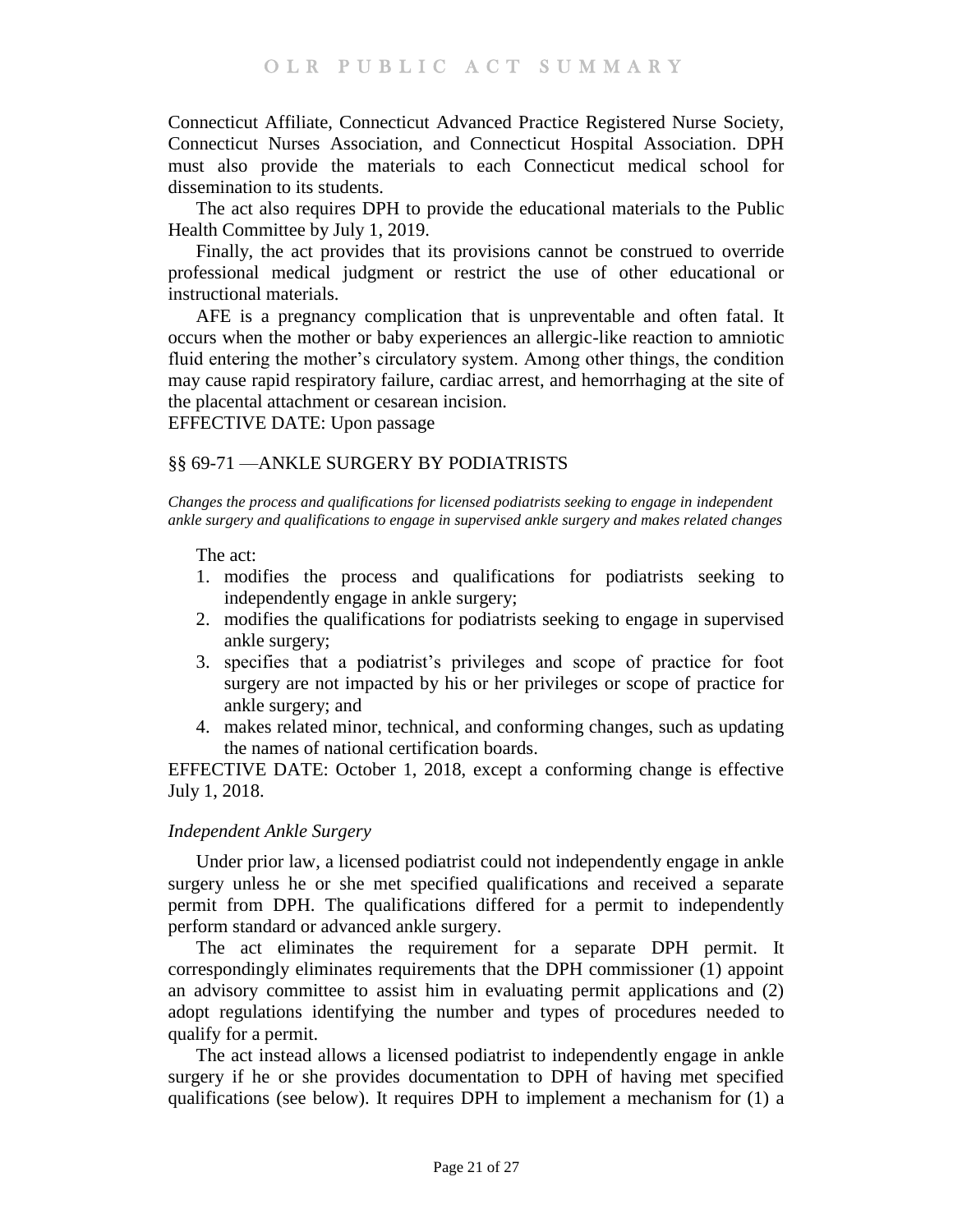podiatrist to provide the required documentation as part of the initial licensure application and (2) credentialing boards and the public to access the names of podiatrists who submitted the documentation. Any podiatrist who holds a standard ankle surgery permit on October 1, 2018, is deemed to have met the act's documentation requirements.

*Qualifications.* The act allows podiatrists to independently perform ankle surgery if they submit documentation that they:

- 1. graduated from a podiatric residency program meeting the criteria below and
- 2. hold current board certification or qualification in reconstructive rearfoot ankle surgery by the American Board of Foot and Ankle Surgery or its successor.

The residency program must have been accredited by the Council on Podiatric Medical Education, or its successor, at the time of graduation. The program must have been at least (1) two years in length if the person graduated before June 1, 2006, or (2) three years for graduates after that.

These qualifications are generally similar to the prior qualifications for the permit, except under prior law:

- 1. podiatrists who graduated before June 1, 2006, had to hold current board certification, not qualification (under the board's policies, a candidate for board certification must first become board qualified); and
- 2. for the advanced permit, and in some situations for the standard permit, podiatrists had to submit additional documentation of acceptable training and experience.

## *Surgery Under Supervision*

As under prior law, the act establishes qualifications for podiatrists to engage in ankle surgery while being directly supervised by a (1) podiatrist qualified to independently perform surgery or (2) physician with hospital privileges to perform such procedures.

The act requires such podiatrists to be board certified in foot and ankle surgery. It eliminates provisions that allowed podiatrists to perform ankle surgery under supervision if they were board certified or qualified in reconstructive rearfoot ankle surgery.

# <span id="page-21-0"></span>§ 72 — CONNECTICUT AIDS DRUG ASSISTANCE PROGRAM AND CONNECTICUT INSURANCE PREMIUM ASSISTANCE PROGRAM

*Permits DPH to administer the Connecticut Aids Drug Assistance Program and Connecticut Insurance Premium Assistance Program; requires all program rebates and refunds to be paid to DPH; and permits DPH to implement policies and procedures to administer the programs while adopting them in regulations*

Notwithstanding certain state medical assistance laws, the act permits DPH, within available resources, to administer the Connecticut Aids Drug Assistance Program and Connecticut Insurance Premium Assistance Program. It requires all rebates and refunds from the programs to be paid to DPH.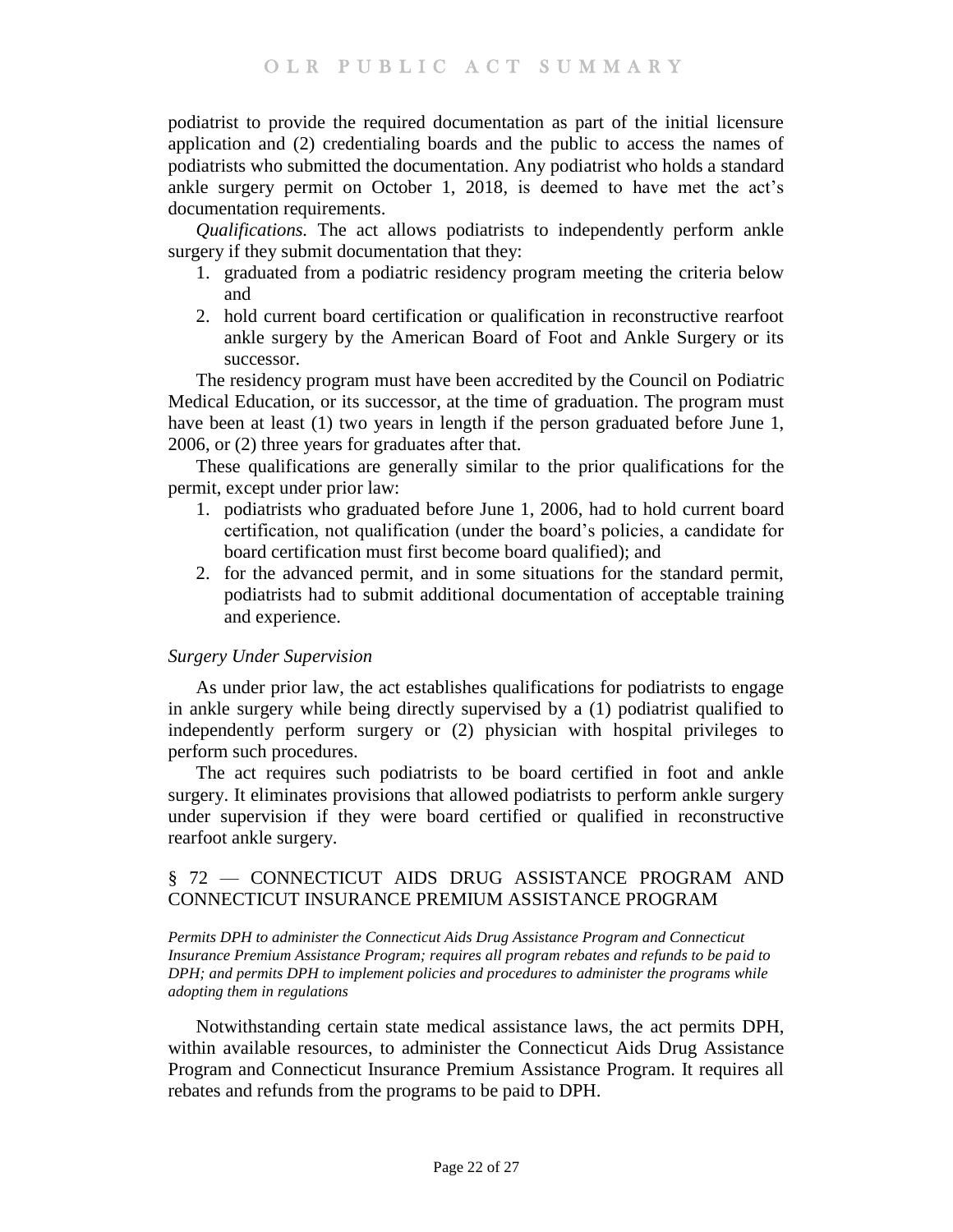Under the act, DPH may implement policies and procedures to administer the programs while adopting them in regulations. The department may do this only if it posts the policies and procedures on the state eRegulations system before adopting them. The policies and procedures are valid until regulations are adopted.

EFFECTIVE DATE: July 1, 2018

## <span id="page-22-0"></span>§ 73 — NURSING HOME REPORTABLE EVENTS

*Requires DPH, by January 1, 2019, to develop a system for nursing homes to electronically report "reportable events" to the department, after which nursing homes must report such events using the electronic system* 

The act requires DPH to develop a system for nursing homes to electronically report "reportable events" to the department. It must do this by January 1, 2019, after which nursing homes must report the events using the electronic system.

Under the act, "reportable events" are events occurring at a nursing home that the department deems to require immediate notification. EFFECTIVE DATE: July 1, 2018

## <span id="page-22-1"></span>§ 74 — ART THERAPISTS

*Increases the minimum education requirement for art therapists by requiring them to obtain a graduate degree, instead of a bachelor's degree, in art therapy or a related field*

The act increases the minimum education requirement for art therapists by requiring them to obtain a graduate degree, instead of a bachelor's degree, in art therapy or a related field from an accredited higher education institution.

Connecticut does not license art therapists, but the law generally makes it a class D felony (see Table on Penalties) to represent oneself as an art therapist without (1) meeting the education requirement and (2) maintaining national certification by the Art Therapy Credentials Board or any successor board. The law does not apply to:

- 1. individuals providing art therapy within the scope of practice of their license and training, as long as they do not hold themselves out to be art therapists and
- 2. students enrolled in certain approved art therapy or graduate art therapy educational programs, if performing the therapy under an art therapist's direct supervision (CGS § 20-195mmm).

## <span id="page-22-2"></span>§§ 75-78 — RESPIRATORY CARE THERAPISTS

*Expands and updates the scope of practice of respiratory therapists; makes minor changes to update licensure requirements; and increases annual continuing education requirements from six to 10 hours*

The act makes various changes affecting respiratory care therapists, including (1) expanding and updating their scope of practice, (2) making minor changes to update licensure requirements, and (3) increasing annual continuing education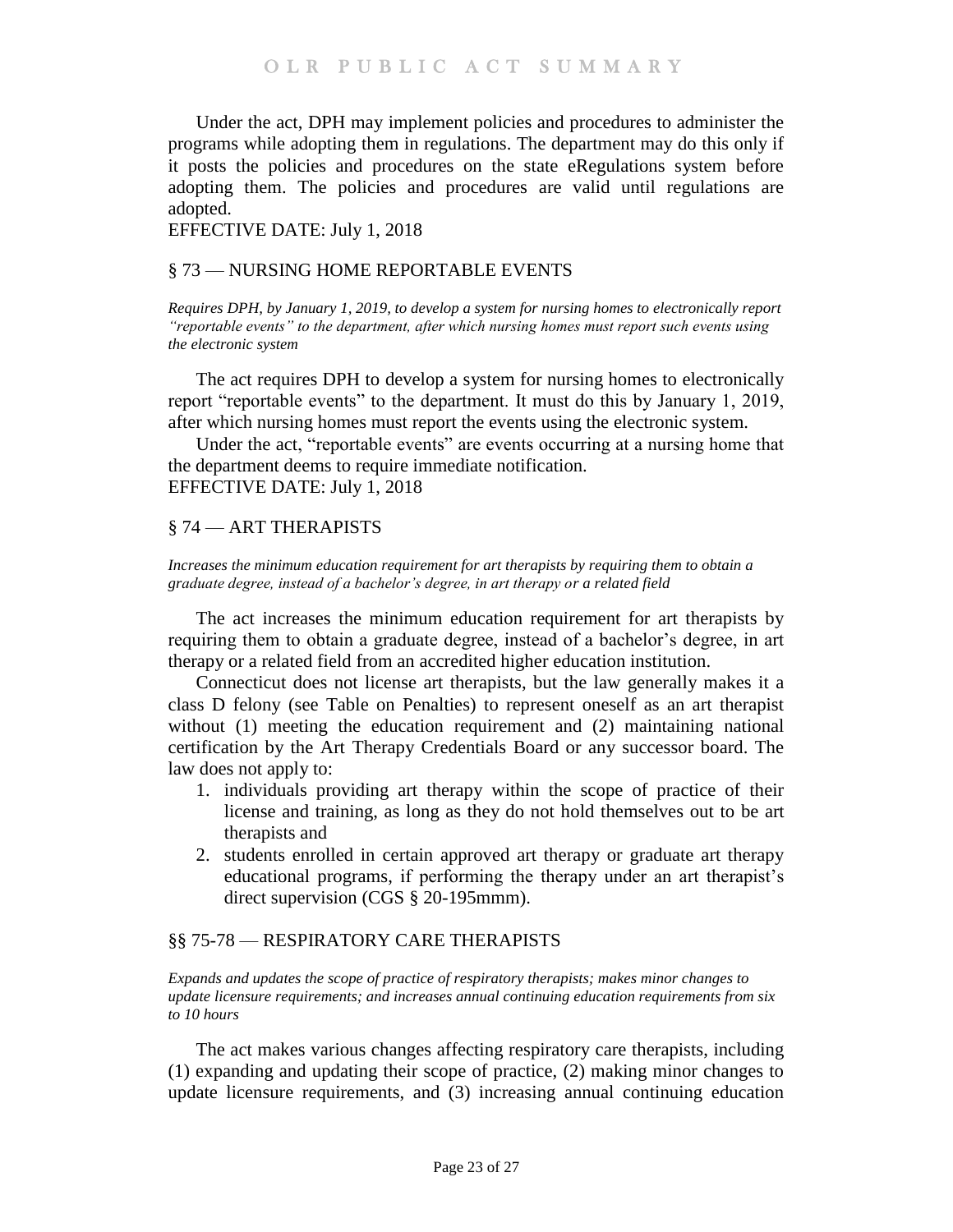## requirements from six to 10 hours.

## *Scope of Practice (§ 75)*

The act expands the scope of practice of respiratory care practitioners to include:

- 1. percutaneous inserting, monitoring, and maintaining arterial catheters;
- 2. monitoring and maintaining other cardiovascular indwelling catheters, including central venous and pulmonary artery catheters;
- 3. inserting intravenous and intraosseous (i.e., bone marrow) catheters in appropriately identified health care settings (e.g., medical evacuation and transport vehicles and outpatient bronchoscopy, long-term care, and rehabilitation facilities) if the practitioner completed a competency-based training and education program in how to do so;
- 4. inserting nasogastric tubes, including those used to sense diaphragmatic movements; and
- 5. monitoring and maintaining extracorporeal life support, including extracorporeal membrane oxygenation (ECMO) and extracorporeal carbon dioxide removal in appropriately identified health care settings (e.g., adult, pediatric, and neonatal intensive care units), if the practitioner meets specified standards (see below).

A respiratory care therapist may only perform the functions related to extracorporeal life support if he or she:

- 1. is a registered respiratory therapist by the National Board for Respiratory Care and successfully completed the examination necessary to obtain such certification;
- 2. has neonatal, pediatric, or adult critical care clinical experience;
- 3. completed education and training to practice as an ECMO specialist in accordance with the Extracorporeal Life Support Organization's training and continuing education guidelines;
- 4. practices as an ECMO specialist under the direction and supervision of a licensed physician trained in ECMO;
- 5. does not participate in ECMO procedures that occur in an operating room, except in the case of a life-threatening emergency requiring the immediate resuscitation of a patient; and
- 6. is approved by the hospital's critical care committee if performing these functions in a hospital setting.

# *Licensure Requirements (§ 76)*

The act makes minor and technical changes to update licensure requirements for respiratory care practitioners. It allows applicants to complete educational programs accredited by the Commission on the Accreditation for Respiratory Care, instead of only those programs:

1. accredited by the Committee on Allied Health Education and Accreditation or the Commission on Accreditation of Allied Health Education Programs, in cooperation with the Joint Review Committee for Respiratory Therapy Education, or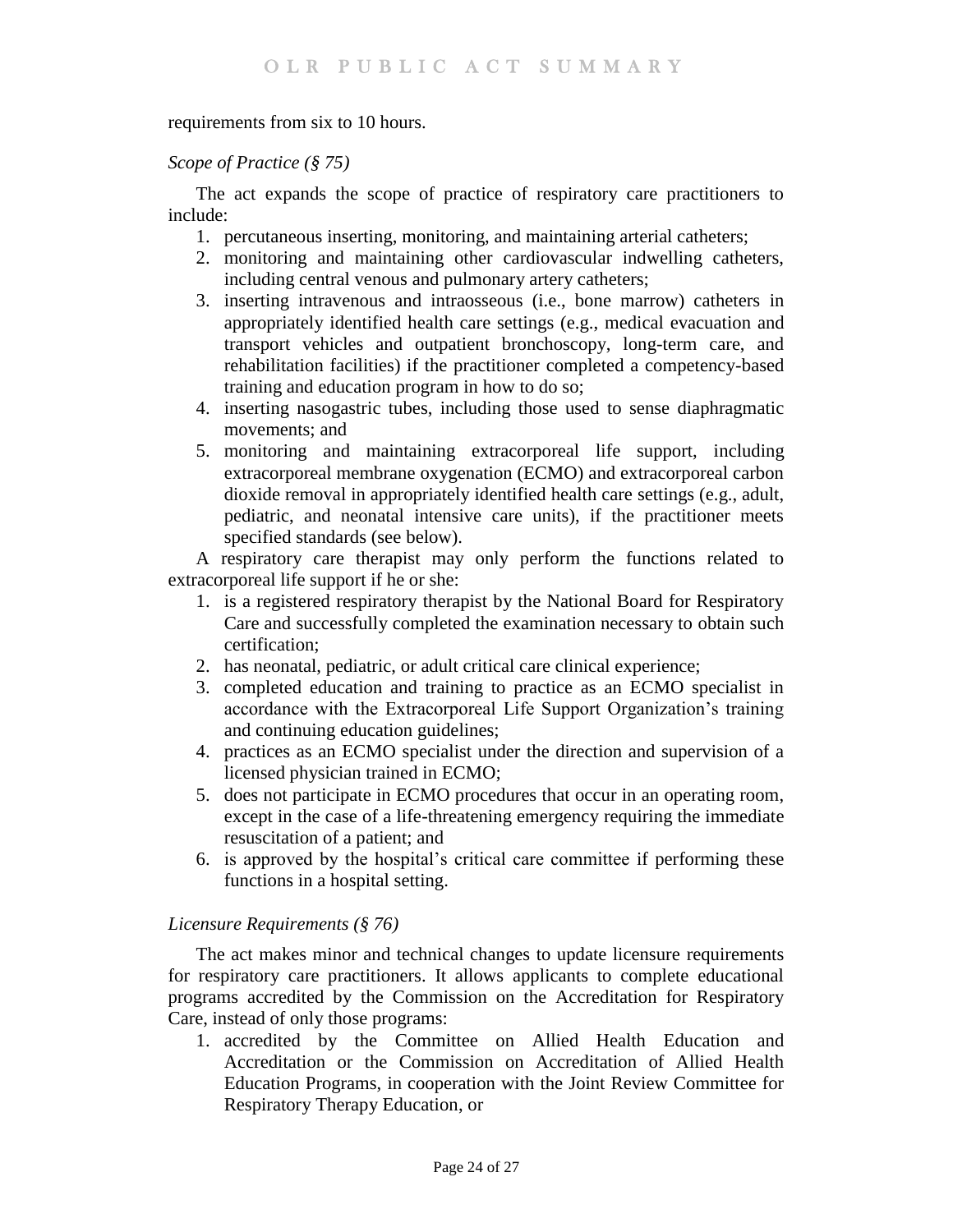2. recognized by the Joint Review Committee for Respiratory Therapy Education.

## *Continuing Education Requirements (§§ 77 & 78)*

The act increases the annual continuing education requirement for respiratory care practitioners from six to 10 hours. At least five hours must include real-time education with opportunities for live interaction, such as in-person phone conferences and real-time webinars. As under prior law, continuing education must be directly related to respiratory therapy and reflect the practitioner's professional needs in order to meet the public's health care needs.

Under the act, the requirements apply to license registration periods starting January 1, 2019.

The act also makes a related conforming change. EFFECTIVE DATE: January 1, 2019

## <span id="page-24-0"></span>§ 79 — SUPERVISION OF PHYSICIAN ASSISTANTS

*Removes the cap on the number of PAs that a physician may supervise*

The act removes the cap on the number of PAs for whom a physician can serve as the supervising physician. Prior law limited them to supervising no more than six full-time PAs or the part-time equivalent. EFFECTIVE DATE: July 1, 2018

# <span id="page-24-1"></span>§§ 80 & 81 — PUBLIC SCHOOL STUDENT ORAL HEALTH ASSESSMENTS

*Requires local and regional boards of education to request that students have an oral health assessment prior to public school enrollment and in specified grades, and establishes related requirements on, among other things, parental notification and consent and assessment forms*

The act requires local and regional boards of education to request that students have an oral health assessment prior to public school enrollment, in grade 6 or 7, and in grade 9 or 10. It establishes related requirements on providers authorized to perform the assessments, parental consent, assessment forms, notification, and records access.

EFFECTIVE DATE: July 1, 2018

## *Providers Authorized to Perform Assessments*

Under the act, the assessment may be conducted by:

- 1. a dentist or dental hygienist, or
- 2. a physician, PA, or APRN, if he or she is trained in conducting such assessments as part of a DPH-approved training program.

If a dentist conducts the assessment, it must include a dental examination. If another such provider conducts the assessment, it must include a visual screening and risk assessment for oral health conditions.

*Parental Consent*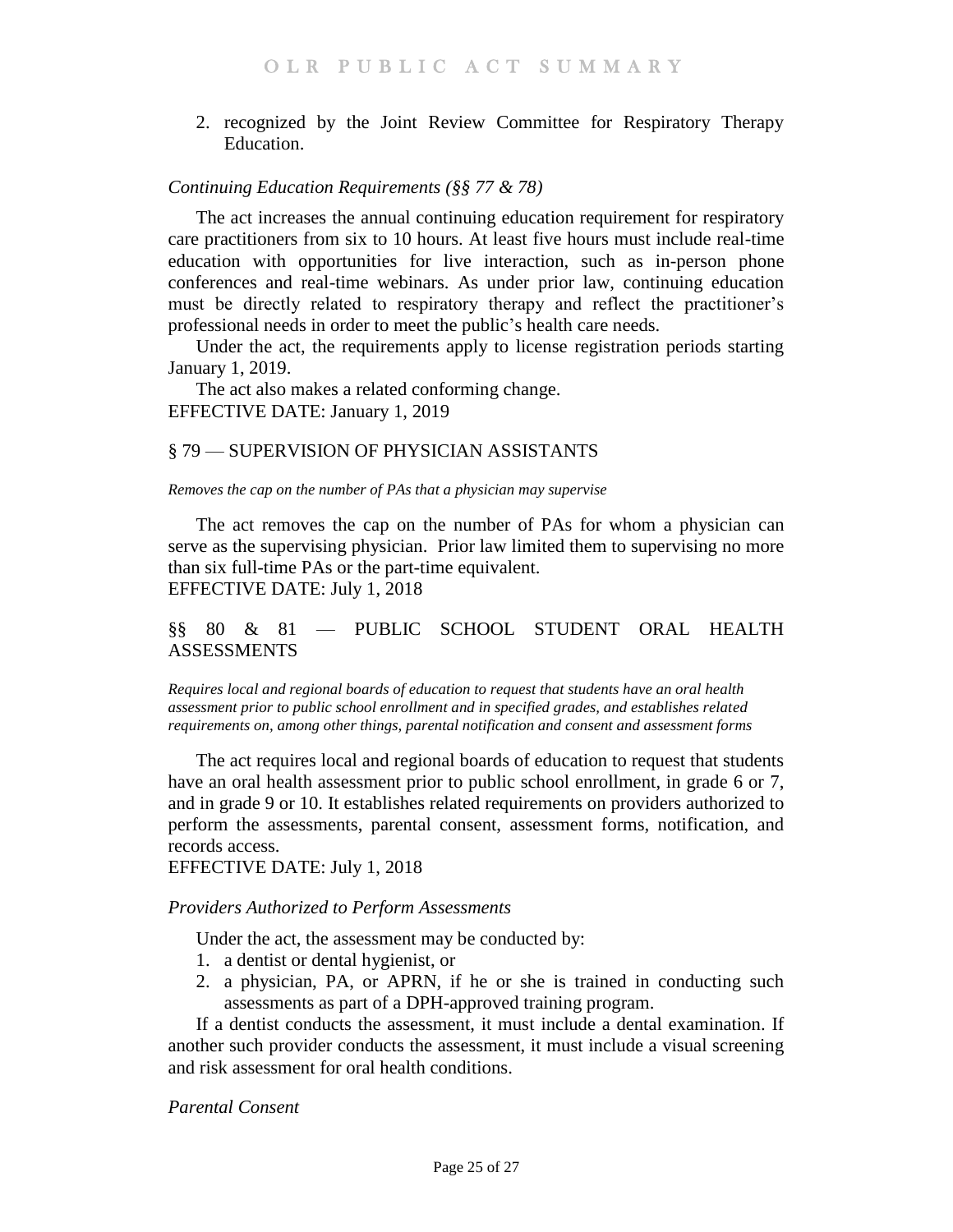The act prohibits an oral health assessment as described above from being performed unless (1) the child's parent or guardian consents and (2) the assessment is made in the presence of the parent or guardian or another school employee. (PA 18-169, § 44, provides that the presence of the child's parent or guardian is not required when the assessment is conducted by a licensed outpatient clinic on school grounds.) The parent or guardian must receive prior written notice and have a reasonable opportunity to opt his or her child out of the assessment, be present at the assessment, or provide for the assessment himself or herself.

The act prohibits a school board from denying a child's public school enrollment or continued attendance for not receiving such an oral health assessment.

## *Notice of Free Oral Health Assessment Events*

Under the act, a school board must provide prior notice to the parents or guardians of a school's students if the board hosts a free oral health assessment event at which a qualified provider performs such oral health assessments.

The parents and guardians must have the opportunity to opt their children out of the assessment event. If the parent or guardian does not do so, the child must receive an assessment free of charge.

The act prohibits the child from receiving any dental treatment as part of the assessment event without the parent's or guardian's informed consent.

#### *Assessment Form; Review by School Health Personnel*

Under the act, the results of such an oral health assessment must be recorded on forms supplied by the State Board of Education. The form must include a check box for the provider to indicate any low, moderate, or high risk factors associated with any dental or orthodontic appliance, saliva, gingival condition, visible plaque, tooth demineralization, carious lesions, restorations, pain, swelling, or trauma.

The provider performing the assessment must completely fill out and sign the form. If the provider has any recommendations, they must be in writing. For any child who receives an oral health assessment, the results must be included in the child's cumulative health record and kept on file in the school.

The act requires appropriate school health personnel to review the assessment results. When, in the health personnel's judgment, a child needs further testing or treatment, the school superintendent must give written notice to the child's parent or guardian and make reasonable efforts to ensure that further testing or treatment is provided. These efforts must including determining whether the parent or guardian obtained the necessary testing or treatment for the child and, if not, advising the parent or guardian on how to do so.

The results of the further testing or treatment must be recorded on the assessment forms and reviewed by school health personnel.

## *Record Access and Confidentiality*

As under existing law regarding school health assessments, the act provides